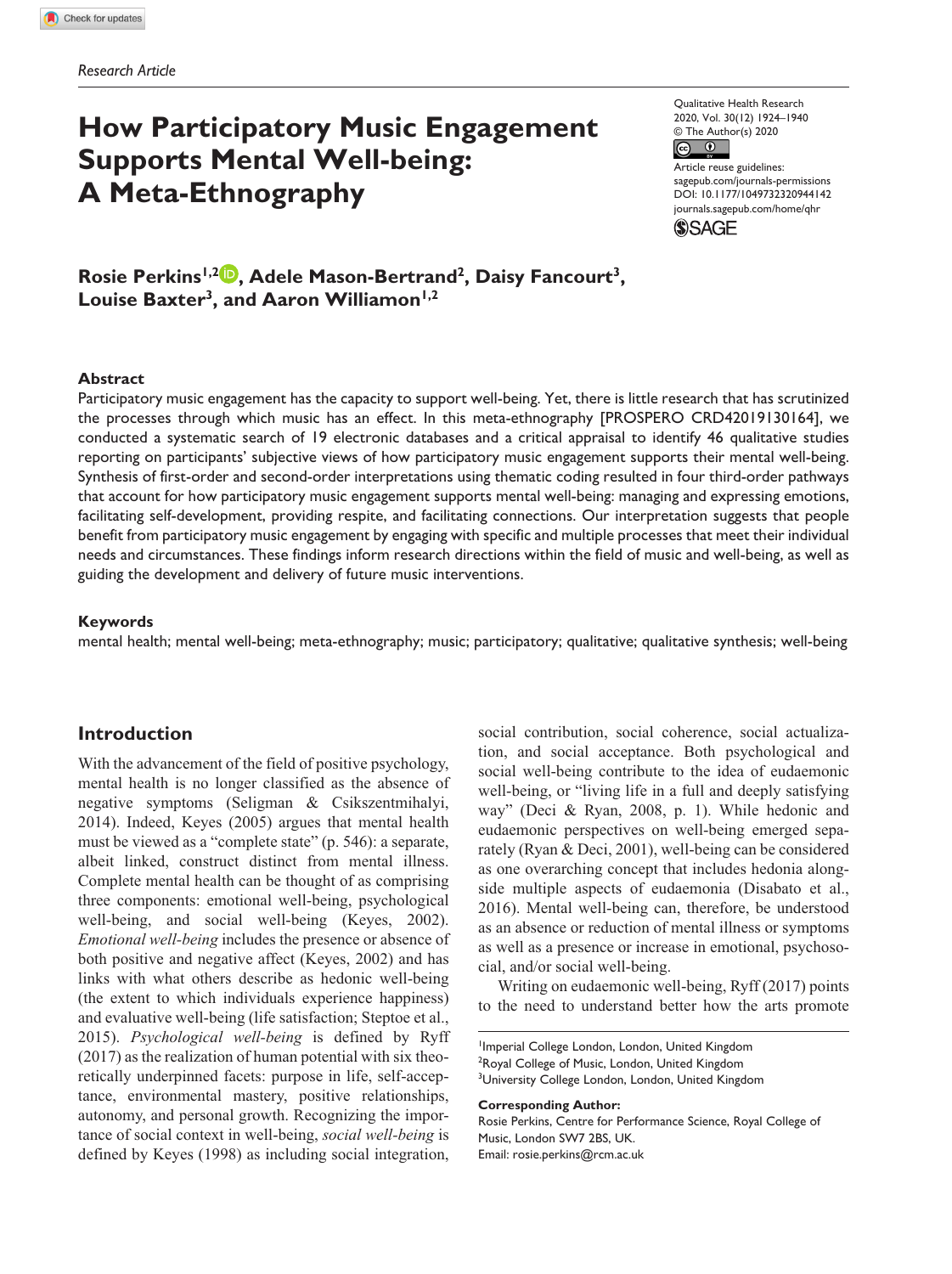well-being across society. Indeed, there is an established body of research that links engagement with music to enhanced mental well-being (Fancourt & Finn, 2019). A recent systematic review, specifically focused on music and well-being, concluded that there is reliable evidence for positive effects of music and singing on hedonic and eudaemonic well-being in adults, including associations between music and reduced anxiety in young adults, enhanced mood and purpose in adults, and well-being, quality of life, self-awareness, and coping among people with health conditions (Daykin et al., 2018). Additional reviews, while acknowledging methodological and conceptual limitations in the evidence base, have demonstrated preliminary evidence for group singing supporting health-related quality of life, anxiety, depression, and mood in adults with chronic health problems (Reagon, Gale, Enright et al., 2016); music interventions benefiting anxiety and quality of life in people with cancer (Bradt et al., 2016); and rhythm-centered music-making improving anxiety, depression, anger, stress, mood, self-esteem, and motivation among diverse participant groups (Yap et al., 2017).

Despite this emerging evidence base, Daykin et al. (2018) point to a lack of research that focuses on the processes of change that account for music's positive effects. In fact, in health research more widely, there is acknowledgment that pre/posttest designs such as randomized controlled trials (RCTs) need to be "combin[ed] with other methods, including conceptual and theoretical development, to discover not only 'what works,' but 'why things work'" (Deaton & Cartwright, 2018, p. 2). This point has been made in relation to music by DeNora and Ansdell (2014), who argue that RCTs leave the music itself hidden and, therefore, the processes through which music has an effect also hidden. With limited knowledge of the processes underpinning change, the field is limited in its ability to scale up and operationalize music as a mental well-being intervention.

In response, quantitative studies have explored biological (Finn & Fancourt, 2018), psychoneuroimmunological (Fancourt et al., 2014), cognitive-emotional (Juslin & Västfjäll, 2008), psychophysiological (Ellis & Thayer, 2010), social-evolutionary (Tarr et al., 2014), and neurological (Koelsch, 2014) mechanisms that account for music's effects. Yet, the experienced subjective processes of change for individuals remain far less known, despite some recent qualitative studies shedding light on how different forms of participatory music engagement can support different groups (Perkins et al., 2016, 2018; Warran et al., 2019). Other authors reflect on processes of change theoretically (e.g., MacDonald et al., 2012), and DeNora (2000) takes a sociological perspective to suggest that music has affordances (such as moods or messages) that people use in their "world-building" (p. 44). Music's affordances are constructed within social contexts, such as new experiences, broadened horizons, and supportive interactions in youth justice settings (Daykin et al., 2017). This means that qualitative studies focusing on processes of change tend to be, by necessity, specific to particular contexts and groups of people, as well as frequently relatively small-scale. A higher level interpretation of the experienced subjective processes underpinning how participatory music engagement supports mental well-being, across different contexts, remains lacking.

# *Meta-Ethnography*

There has been a dramatic increase in the number of studies using qualitative synthesis to explore research in both health care and the creative arts therapy fields, aiming to make qualitative findings of more clinical relevance (Edwards & Kaimal, 2016). In particular, meta-ethnography is reported as the most commonly utilized method for qualitative health care research synthesis, being applied to a variety of health-related studies (Toye et al., 2014). Meta-ethnography was first established by Noblit and Hare (1988) as a means of synthesizing ethnographies conducted in educational contexts. Rather than providing an aggregated synthesis of qualitative studies, Noblit and Hare (1988) conceived of meta-ethnography as an interpretive endeavor, intended to construct new interpretations across a set of studies. Meta-ethnography in its original form comprised seven steps: (a) getting started, (b) deciding what is relevant to the initial interest, (c) reading the studies, (d) determining how the studies are related, (e) translating studies into one another, (f) synthesizing translations, and (g) expressing the synthesis (Atkins et al., 2008; Noblit and Hare, 1988). Through this process, and particularly that of translating studies into one another—where data across articles are compared in order to explain phenomena—"meta-ethnography is suited to producing a new interpretation, model or theory, which goes beyond the findings of the individual studies synthesised" (France et al., 2019, p. 2).

There are many examples of meta-ethnography in health care contexts, including in relation to the experience of Parkinson's disease (Soundy et al., 2014) and women's perceptions and experiences of traumatic births (Elmir et al., 2010). In mental health care, meta-ethnography has been used to investigate topics including mental health among Black men (Watkins et al., 2010) and the opportunities and obstacles employees with common mental disorders experience when returning to work (Andersen et al., 2012). While few meta-ethnographies have been conducted in relation to the arts and mental well-being specifically, O'Callaghan et al. (2016) investigated the relevance of music for people affected by cancer. Based on five studies, their review demonstrated the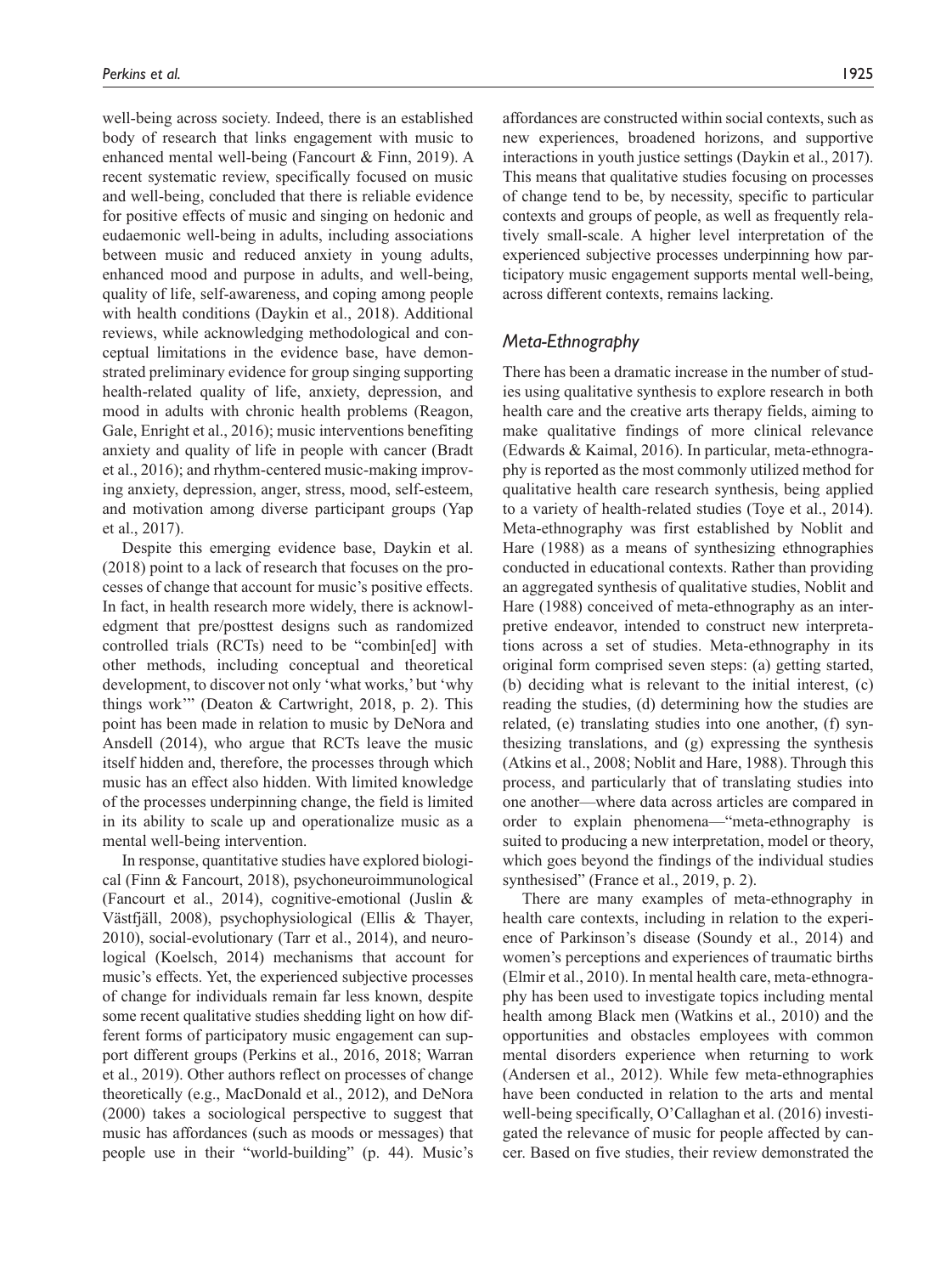different ways, both positive and negative, that music was used by participants, recommending that music therapists are well placed to support people to make use of music in ways that benefit their health.

As these studies have demonstrated, meta-ethnography is applicable to health and mental health contexts. It provides a useful tool for synthesizing information from both researchers' and participants' perspectives (Hannes & Macaitis, 2012) and is well suited for the investigation of underexplored topics, combining research to extend existing knowledge (O'Callaghan et al., 2016). It also facilitates consideration of social phenomena in new ways, anchoring studies together to fill in knowledge gaps to generate original theory (Watkins et al., 2010). It therefore lends itself particularly well to advancing our understanding of *how* music is reported by participants to support mental well-being, an area that has so far received relatively little academic attention and that relies largely on qualitative, idiosyncratic data. Meta-ethnography offers a form of synthesis that brings together a body of qualitative research to make it stronger than the sum of its parts through a systematic process that generates new theoretical insight (Brookfield et al., 2019; France et al., 2019). In this article, we report on a meta-ethnography designed to answer the following research question:

**Research Question:** How does participatory music engagement support mental well-being?

# **Method**

To focus the meta-ethnography, we concentrated specifically on participatory music engagement (music-making) and excluded studies relating to music therapy or musiclistening. Participatory music engagement is defined as music that is actively made by the participant, including singing, and is not limited by musical genre (e.g., popular, classical, or jazz). The main outcome under investigation was participant accounts of how participatory music engagement supported their mental well-being. The review protocol was registered with PROSPERO [CRD42019130164] and the meta-ethnography followed the seven steps identified by Noblit and Hare (1988), organized into three main sections: (a) systematic search, (b) critical appraisal, and (c) synthesis (Malpass et al., 2009).

## *Systematic Search*

A systematic search of the following major electronic databases was conducted: Cumulative Index of Nursing and Allied Health Literature (CINAHL), PubMed, ProQuest, Web of Science, WorldCat, WorldWideScience, SpringerLink, PubPsych, JSTOR, The Cochrane Library, OVID, PsyArticles, Embase, Global Health, PsycInfo, Education Resources Information Center (ERIC), Scopus, The Campbell Collaboration, and Joanna Briggs Institute. The search strategy included terms relating to or describing how (a) participatory music engagement supports (b) mental well-being through the use of (c) qualitative data (see supplemental Table 1). As many of the databases accepted different search strings, the search strategy was adjusted to each database as needed to maximize the volume of applicable results retrieved for each.

Two authors independently searched the included databases using the agreed search terms, dividing the available databases between them. The returned articles' titles and abstracts were used to identify studies that potentially met the inclusion criteria: primary qualitative studies, including those using multi-strategy approaches, reporting on participants' subjective views on how participatory music engagement supported mental wellbeing. "How" referred to the attributes of participatory music engagement that participants reported to be beneficial, rather than outlining the benefits per se that this activity was seen to bestow. Studies were excluded if they were quantitative; did not report on participants' subjective views on how participatory music engagement supported their positive mental well-being (including studies only focused on outcomes); focused on clinical music therapy, physical, or physiological change; reported only on nonparticipatory music engagement (e.g., music-listening), or included participatory music engagement but only as a minor and indistinguishable component of another practice (e.g., singing as one part of a larger cross-arts intervention); did not have ethical approval or ethical process; included participants aged 16 years and below; were published before 1980; were not written in English; or were not peer-reviewed. Duplicates were removed and the full text of the potentially eligible studies were retrieved and independently assessed for inclusion by two authors. The searches were carried out between March and July 2019, with the last search taking place on July 1, 2019.

# *Critical Appraisal*

There is significant debate surrounding how to evaluate qualitative research (Barbour, 2001). Following other meta-ethnographies, to assess the full texts for potential inclusion, we made use of a checklist based on that reported by Atkins et al. (2008), although we modified it to acknowledge France et al.'s (2019) point that rich primary data are essential to a meta-ethnography, allowing for further interpretation within the meta-ethnography process. This was an important additional checkpoint as there are few purely ethnographic studies relevant to the study's aims. Therefore, a wider range of qualitative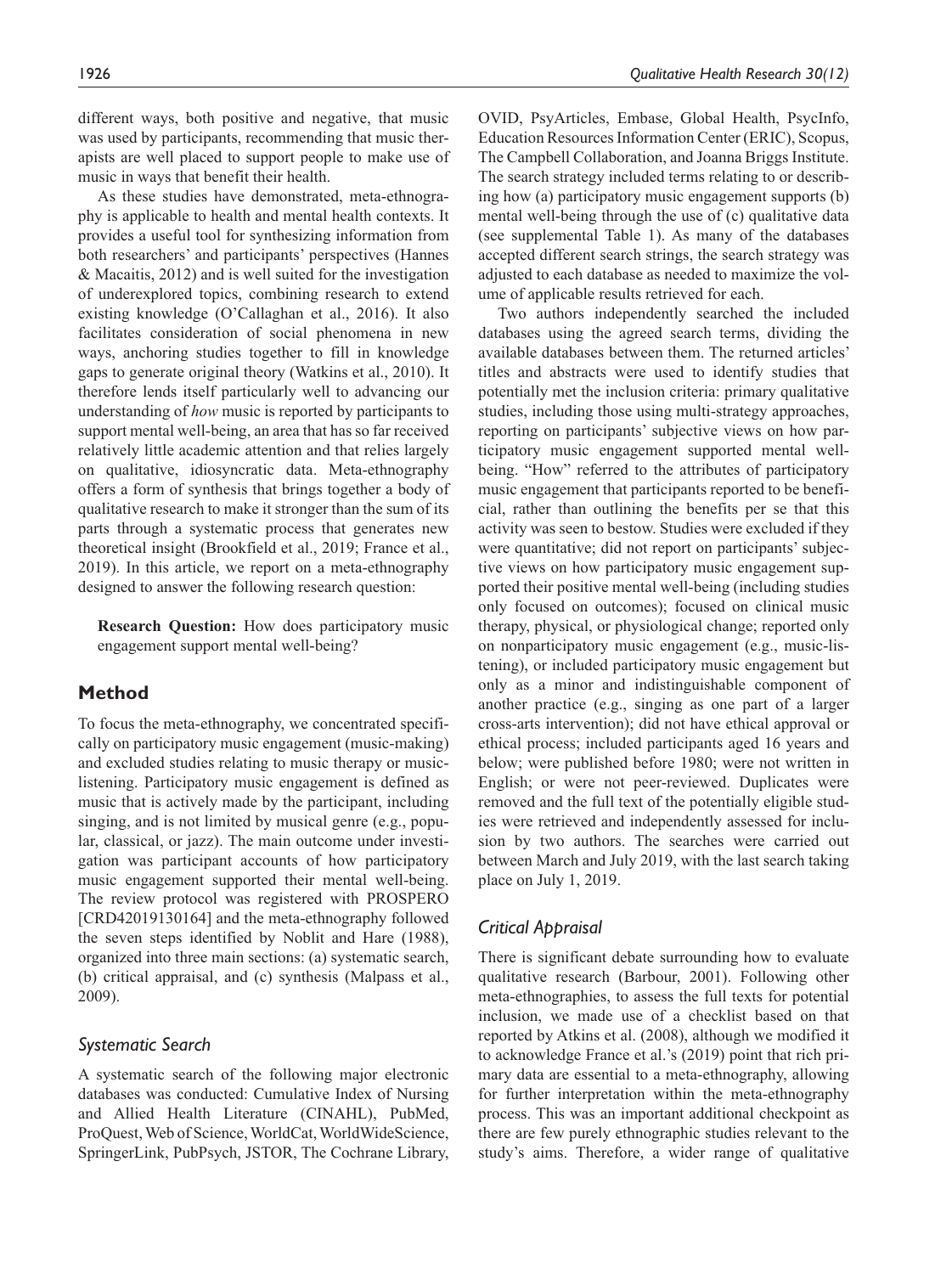methodologies and methods were included, but only if the primary data were considered rich enough to form the basis for our interpretive analysis. Our criteria for establishing this, agreed by two authors, were (a) sufficient amounts of primary qualitative data, meaning that articles with few or no first-level quotes were not included, *and* (b) inclusion of author interpretation, meaning that articles listing or describing primary data without interpretation or discussion were also not included. Failure of this additional check did not infer that articles contained lowquality research.

The first two questions within the quality checklist were used as screening items: "Is the study qualitative research" and "Does the study include rich qualitative data?" If articles did not achieve a "yes" for both items, they were excluded as unsuitable for the purposes of this review. Thereafter, agreeing with Barbour (2001) that "overzealous" application of checklists does not ensure rigor, articles were included if they achieved "somewhat" or "yes" on each of the other quality check items. All selected articles were reviewed for quality by two authors. Any disputes over inclusion were discussed and, although reference to a third author was planned for the event of conflicting opinions, full consensus was reached over which articles to include. The included articles' reference lists were also searched for potential articles for inclusion and one new article was identified. The article selection process is summarized in supplemental Figure 1.

# *Synthesis*

Two authors independently identified and extracted quotes (first-level interpretations) that outlined how participants felt that participatory music supported their mental well-being, along with corresponding author interpretations and discussions (second-level interpretations), with all conflicts of opinion solved through discussion. The same authors read and discussed the resulting data, using second-level interpretations as the main unit of analysis, given the importance in meta-ethnography of reinterpreting existing author interpretations (France et al., 2016). All second-level interpretations, supported by their corresponding quotes, were grouped into codes in a process of reciprocal translation (comparing data across articles to explain phenomena), which involved grouping similar meanings across the different studies. The relationships between these broad codes were then examined, and related codes were grouped into categories that formed our third-order constructs (Brookfield et al., 2019).

To ensure the validity of the analysis, codes and categories were cross-checked independently by a third author. The third reviewer largely agreed with the coding and categorization but suggested some alterations. The codes and categories were therefore revised before being resubmitted to the third reviewer who confirmed the altered categorization. Once the coding was approved, a final analysis session was conducted with a wider group of researchers from the lead research group to complete a final sense-check and cross-check of second- and thirdlevel constructs. Whereas the methodology is presented here in a linear manner, the synthesis of the articles was a reciprocal process, with our codes evolving as new categories emerged from our analysis and interpretations.

Mason-Bertrand and Baxter conducted the systematic search. Mason-Bertrand and Perkins conducted the fulltext inclusion and quality checks, data extraction, and synthesis with Williamon. Fancourt conducted the crosscheck. Perkins led study design and write up, to which all authors contributed.

# **Results**

A total of 46 articles were selected for the metaethnography, as summarized in supplemental Table 2, with a total sample size of at least 2,164 participants. The precise total is unknown as some articles that employed a multi-strategy approach did not outline the specific number of participants within the qualitative components of their studies. The authors ensured that participants were not counted more than once when participant samples were used across multiple included articles. Some of the included articles also discussed participants who engaged in music-listening as well as those who were involved with music-making, however, only data relating to musicmaking were extracted from these articles and the sample size only includes those participants who specifically engaged in music-making [1, 2, 38] (note: these numbers in the square brackets at the end of the citation refer to the references with the corresponding number).

The included articles were published between 2002 and 2019 and were conducted in a range of countries, with some studies pertaining to more than one country: Sweden (*n* = 2), United Kingdom (*n* = 22), Canada (*n* = 3), Norway (*n* = 2), Rwanda (*n* = 1), Australia (*n* = 10), United States (*n* = 4), Germany (*n* = 2), South Africa (*n* = 2), China (*n* = 1), and New Zealand  $(n = 1)$ . Methods used included qualitative interviews ( $n = 35$ ), focus groups ( $n = 18$ ), qualitative questionnaires ( $n = 8$ ), and observations ( $n = 4$ ), with some articles employing mixed methods. Participants included older adults  $(n = 4)$ , people experiencing chronic health conditions  $(n = 7)$ , people with intellectual disabilities  $(n = 1)$ , people with physical disabilities  $(n = 1)$ , people with mental illness  $(n = 7)$ , carers  $(n = 4)$ , people experiencing homelessness ( $n = 2$ ), people with dementia ( $n = 1$ ), pregnant women  $(n = 2)$ , war orphans  $(n = 1)$ , health care professionals ( $n = 5$ ), middle-class people ( $n = 1$ ), music facilitators ( $n = 3$ ), new mothers ( $n = 1$ ), migrants ( $n = 4$ ),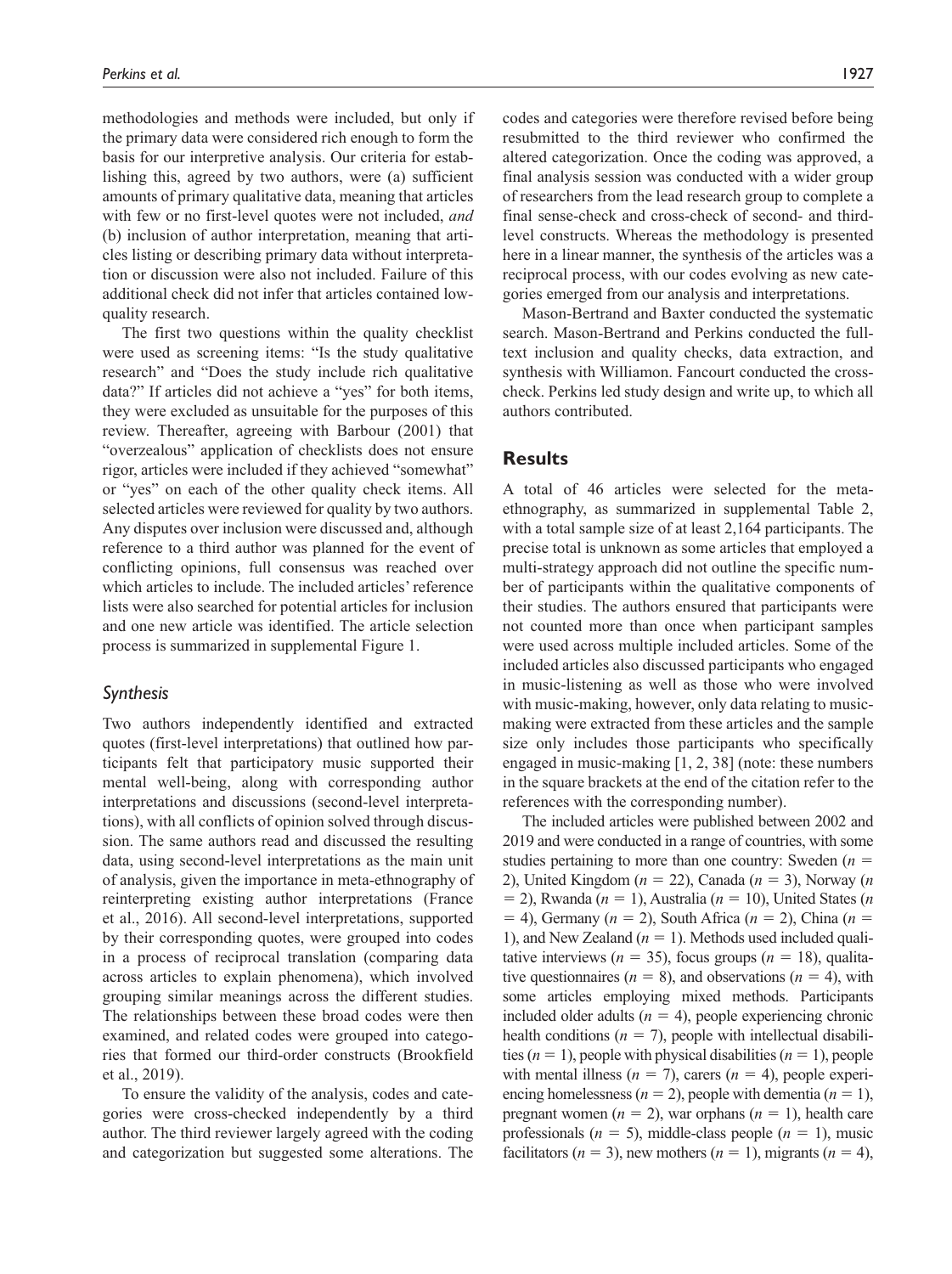| <b>Process</b>                                               | Description                                                                                                      | Articles                                                                                                                            |
|--------------------------------------------------------------|------------------------------------------------------------------------------------------------------------------|-------------------------------------------------------------------------------------------------------------------------------------|
| 1.1. Connecting to and<br>expressing deep-seated<br>emotions | Music participation allows people to explore<br>and express deep-seated emotions                                 | 4, 6, 8, 22, 29, 31, 38, 39, 45                                                                                                     |
| 1.2. Coping with emotions                                    | Music participation helps people to cope with 2, 4, 5, 6, 8, 17, 21, 22, 23, 29, 34, 38, 44<br>negative emotions |                                                                                                                                     |
| 1.3. Eliciting uplifting<br>emotions                         | Music participation elicits positive emotions                                                                    | 1, 2, 3, 4, 5, 6, 7, 8, 9, 12, 13, 14, 17, 19, 20, 21, 22,<br>24, 25, 26, 27, 28, 29, 30, 32, 34, 35, 38, 39, 41,<br>43, 44, 45, 46 |
| 1.4. Facilitating catharsis                                  | Music participation allows people to release<br>negative emotions                                                | 4, 5, 6, 15, 17, 18, 22, 25, 27, 29, 46                                                                                             |
| 1.5. Perceiving the benefits<br>of music                     | People believe that music participation<br>supports positive emotions                                            | 4, 5, 6, 7, 9, 15, 17, 20, 21, 22, 23, 25, 27, 33, 37,<br>38, 41, 43, 44, 45                                                        |
| 1.6. Providing relaxation                                    | Music participation makes people feel more<br>relaxed                                                            | 5, 6, 7, 8, 12, 17, 24, 34, 35, 41, 45                                                                                              |

**Table 1.** Summary Descriptions for Category 1: Managing and Expressing Emotions.

veterans  $(n = 1)$ , and people experiencing bereavement  $(n = 2)$ . One article [5] compared the experiences of musicmaking across two different participant groups (middleclass people and people experiencing homelessness). The articles contained different types of music participation and some articles featured more than one method of music-making: group singing (*n* = 34), individual singing (*n* = 4), group lullaby singing classes  $(n = 2)$ , individual keyboard lessons (*n* = 1), group keyboard lessons (*n* = 1), individual recorder lessons  $(n = 1)$ , group recorder lessons  $(n = 1)$ , individual guitar  $(n = 3)$ , group guitar  $(n = 1)$ , piano  $(n = 1)$ 3), song writing  $(n = 2)$ , orchestral playing  $(n = 1)$ , group drumming  $(n = 5)$ , playing in a band  $(n = 1)$ , percussion  $(n = 1)$  $=$  3), ukulele ( $n = 1$ ), steel pans ( $n = 1$ ), and playing an unspecified musical instrument  $(n = 4)$ .

The process of synthesis resulted in 22 codes (processes), grouped into four overarching categories: managing and expressing emotions, facilitating selfdevelopment, providing a form of respite, and facilitating connections.

#### *Managing and Expressing Emotions*

Synthesis revealed that music participation provides a means of emotional connection, expression, management, and release, as well as eliciting uplifting emotions and relaxation. This category comprises six processes, as summarized in Table 1.

*Connecting to and expressing deep-seated emotions.* Music participation provides a way for people to connect with and access emotions. This is particularly the case for deep-seated or even nonconscious emotions that may be otherwise difficult to access, negative, or linked with challenging circumstances:

Singing was spoken about as a way of accessing and expressing difficult emotions, and was seen as a safe, controlled mode of expression which helped to connect to difficult emotions without feeling overwhelmed. This was especially important for those who found it difficult, who were not aware of their emotions in their everyday lives. [Article 45, p. 50]

Participants expressed that the emotional rollercoaster of caring for an unwell relative and grief were intimately intertwined with their own sense of wellbeing and health. The participants described how singing enabled them to get in touch with their feelings and offered an opportunity to explore emotions, and this was key to their wellbeing. [Article 6, p. 5]

In some of the articles, music was explicitly mentioned as a means of expression that is an alternative to language [8, 29, 31, 39].

*Coping with emotions.* Music participation is a way for people to cope with negative emotions associated with adverse life events:

The activity of singing itself helped the participants overcome difficulties in their lives and manage their emotions while feeling valued and grateful. [Article 22, p. 184]

Singing in the choir was portrayed by some as a meditation, which enabled them to cope when they felt stressed. [Article 6, p. 6]

The way in which music was used to cope was explicitly linked with the specific circumstances of participants; for example, in coping with grief [4, 6, 23, 38, 44] or illness [2, 6, 23, 38].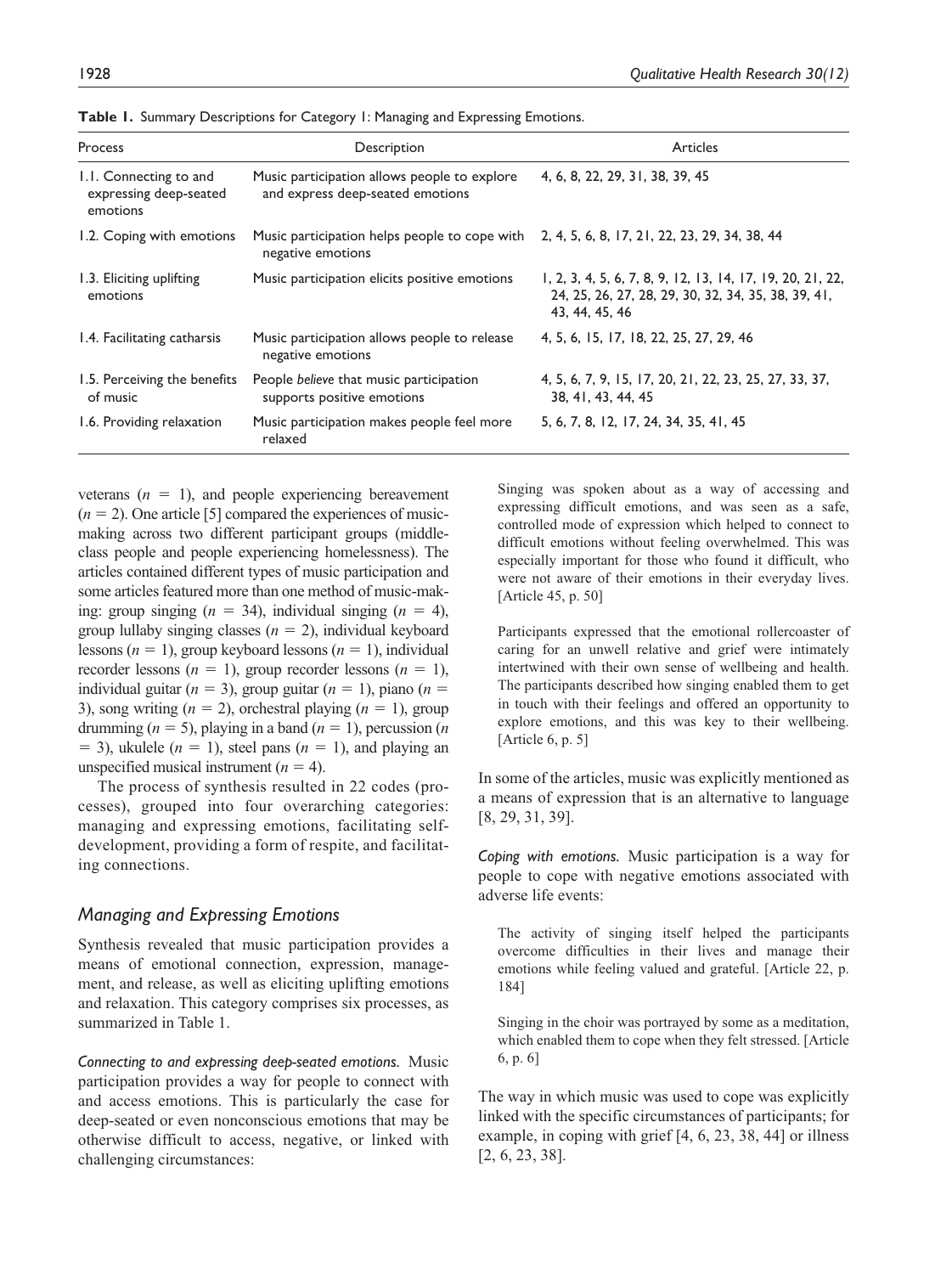*Eliciting uplifting emotions.* The act of engaging in music also elicits positive, uplifting emotions among participants:

[The drumming group] produced feelings of euphoria, vitality, and well-being. These positive mood states were enduring and authentic. Participants reported that the drumming group could change negative mood states to positive, describing it as "uplifting." This effect extended to both their working and personal lives. [Article 29, p. 446]

This music, along with other "cheerful music," made Christine feel as though nothing could stand in the way of her happiness. [Article 2, p. 159]

The use of words, such as fun [17, 21, 26, 39, 46], uplifting [19, 21, 24, 29, 34, 43, 46], positive emotions [3, 21, 27, 34, 45], joy [3, 4, 6, 21, 27], and enjoyment [5, 8, 17, 25, 30, 35, 39, 46] explain the various ways in which music is perceived to elicit positive emotions.

*Facilitating catharsis.* In addition to allowing people to *connect* with and *cope* with emotions, music participation also allows participants to *release* negative emotions:

For almost 25 years Patrice has been haunted with feelings of regret. He believed that he had disappointed his Mother by not pursuing the career path she had wanted him to follow. Patrice maintains that singing in the choir has provided him with a cathartic experience that has released him from the guilt he carried with him for so many years. This incident . . . does not seem to be a habitual behaviour used to deal with periodic depressive episodes, but rather a single occurrence that allowed Patrice to move forward. [Article 4, pp. 237–238]

The articles refer to catharsis either in its own terms, or with reference to the "release" or "ridding" of negative emotions [4, 5, 6, 15, 17, 27, 46].

*Perceiving the benefits of music.* An important aspect of the way in which music supports mental well-being is that the participants *believe* it to have an effect. Across numerous articles, participants state their perception that music is beneficial, both mentally and physically:

The participants in the current study also had strong feelings about the beneficial aspects of music making, with social and musical benefits being the most prevalent response. [Article 37, p. 9]

The participants also reported important benefits on their overall physical condition and posture. Posture is an important aspect of singing; the teacher therefore taught the participants exercises for the neck and upper body. Some noticed that they were standing straighter than

before. Others noticed a difference in their energy levels. [Article 22, p. 184]

Participants refer to the "therapeutic properties" of music [4, 17, 43] or its potential to "heal" [4, 15], with some also referring to music being a perceived alternative to medication or with the ability to reduce physical symptoms [6, 7, 17, 38 43].

*Providing relaxation.* Finally, music participation also facilitates a sense of calm and relaxation, which the participants link with enhanced mental well-being:

The aesthetic beauty of the music and lyrics acted as a balm and participants spoke of feeling peaceful and relaxed as the music soothed their concerns. [Article 8, p. 324]

Duncan expressed how his mental health led to him losing his job and becoming depressed. The choir provides a relaxed environment, allowing an improvement in his psychological health and has eased his feelings of depression. [Article 35, p. 35]

This code is also linked with *coping with emotions*, allowing participants to reduce stress through relaxation and soothing [6, 7, 8, 12, 35].

# *Facilitating Self-Development*

Synthesis revealed that music participation provides a sense of purpose, providing opportunities for participants to develop skills and supporting their accomplishment, agency, self-confidence, and identity formation. This category comprises six processes as summarized in Table 2.

*Developing skills.* Music participation provides a way for people to develop new skills:

As they engaged in a challenging activity, the participants developed and honed physical and cognitive skills on a daily basis. The activity of singing, the whole learning process, the voice training, and the mind and body exercises all had a definite impact on their personal abilities, including cognitive skills. [Article 22, p. 183]

The Choir appears to provide a focus for mental energy. The motivation and discipline required to attend rehearsals, learn the repertoire and perform for the public result in increased skill. Increased skill permits movement to new levels of understanding and promotes further knowledge acquisition and skill development. [Article 4, pp. 243–244]

Specific skills referenced include general skill development [17, 22, 23], cognitive skill development [9, 22, 25, 44], and musical skill development [4, 5, 28, 29, 32, 33, 36, 46].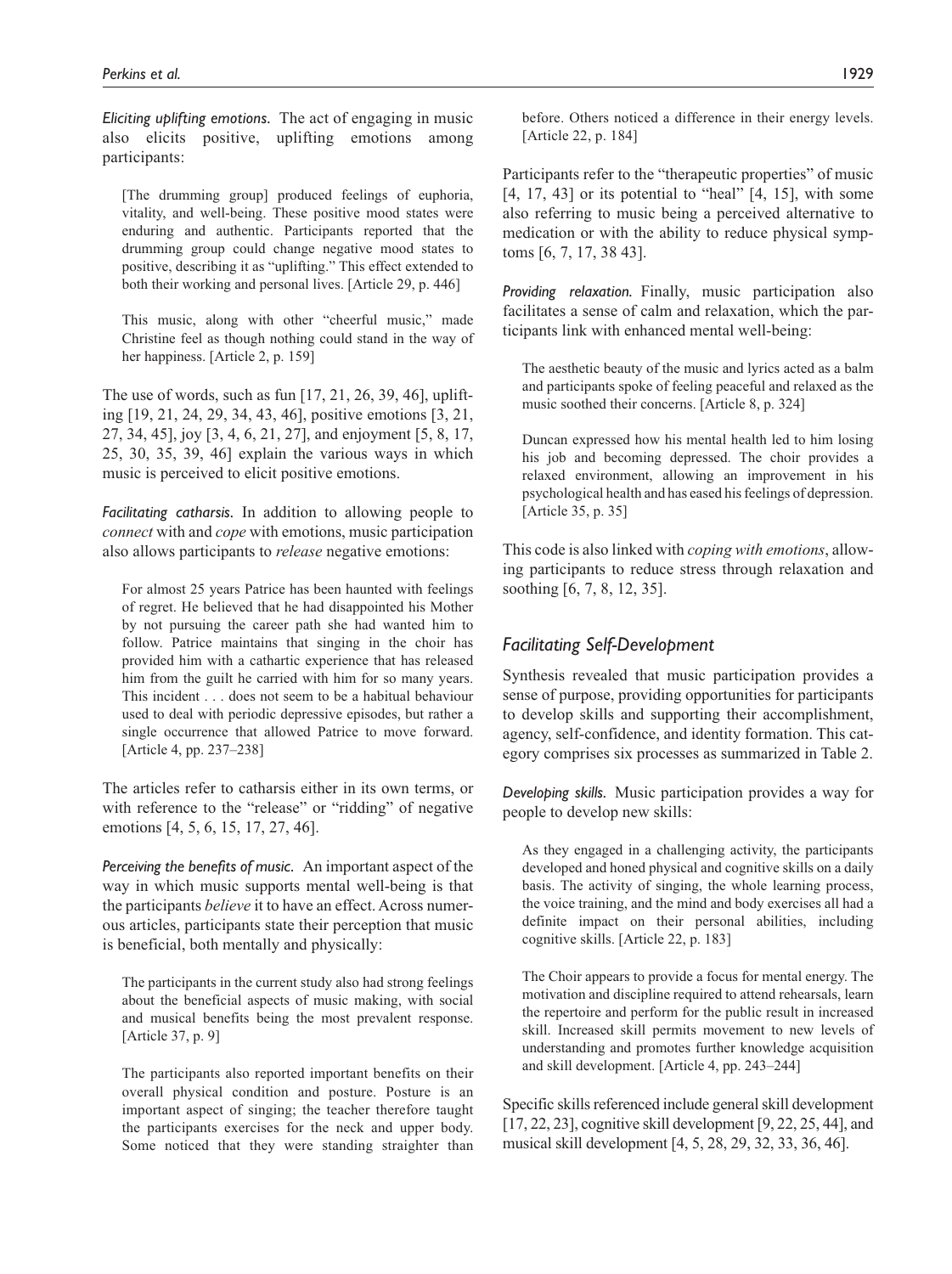| Process                               | Description                                                                                                  | Articles                                                                                                  |
|---------------------------------------|--------------------------------------------------------------------------------------------------------------|-----------------------------------------------------------------------------------------------------------|
|                                       | 2.1. Developing skills Music participation leads to the<br>development of new skills                         | 4, 5, 9, 17, 22, 23, 25, 28, 29, 32, 33, 36, 44, 46                                                       |
| 2.2. Facilitating<br>accomplishment   | Music participation requires effort, which<br>grants a sense of achievement                                  | 3, 4, 5, 8, 9, 14, 17, 22, 23, 26, 27, 28, 29, 32, 34, 44, 45                                             |
| 2.3. Giving a sense<br>of purpose     | Music participation gives people a sense of<br>meaning, hope, and resilience as well as<br>structure in life | 3, 5, 9, 12, 17, 22, 23, 24, 25, 27, 28, 30, 32, 34, 35, 38 42, 44,<br>45                                 |
| 2.4. Promoting<br>agency              | Music participation supports people to<br>take the initiative and engage in new<br>activities                | 3, 17, 22, 27, 35, 39, 41, 42, 43, 45                                                                     |
| 2.5. Promoting self-<br>confidence    | Music participation helps to build<br>confidence, particularly during times of<br>challenge                  | 3, 5, 6, 7, 8, 12, 14, 17, 22, 24, 25, 26, 27, 28, 31, 35, 39, 40, 41,<br>44, 45, 46                      |
| 2.6. Supporting<br>identity formation | and identity formation and expression                                                                        | Music participation supports self-discovery 1, 2, 3, 5, 6, 12, 15, 17, 22, 29, 32, 33, 34, 36, 43, 45, 46 |

**Table 2.** Summary Descriptions for Category 2: Facilitating Self-Development.

*Facilitating accomplishment.* Linked with skill development, music participation grants a sense of achievement:

There was a sense of enjoying the challenges which come from being part of a singing group. Singing was perceived as something difficult but rewarding, and participants emphasised the importance of having something in your life that you put effort into. [Article 45, p. 49]

The specificities of drumming that optimize the sense of accomplishment were also highlighted, especially the easiness in producing sound, regardless of one's skills. [Article 3, p. 7]

Rather than being consumers of music—typically through listening or watching others—participants expressed satisfaction at their ability to be, themselves, the producer of music. [Article 32, p. 561]

Achievement is specifically linked to taking on and succeeding with a challenge [3, 22, 23, 26, 28, 29, 44] as well as being able to make and perform music [3, 5, 14, 17, 22, 27, 28, 32, 44].

*Giving a sense of purpose.* Music participation gives participants a sense of purpose in life:

The choir was considered by some as part of a personal journey in pursuit of meaning and purpose, and ultimately personal growth . . . Several interviewees stated that the choir also allowed them to discover a deeper purpose in life. [Article 17, p. 128]

In particular, the singers in the Group A, who regularly visited nursing homes to provide musical performances, explained how these special visits provided them with something to work towards as well as a meaning, and that they felt they provided a meaningful service to the community. In addition to finding meaning in their participation by providing a service to the community, some participants also found a personal purpose and meaning to their attendance. [Article 23, p. 200]

Purpose is also intertwined with meaning [3, 17, 23, 27], resilience especially in the face of illness [17, 42, 45], and hope [30, 35]. It is also linked with the structure that regular music-making can provide [9, 12, 22, 23, 32, 34, 45], giving participants routines and consistency.

*Promoting agency.* Music participation supports participants to take the initiative, to make plans, and to engage in new activities:

Enhanced motivation propelled some [participants] to make future plans, increasing their hope and optimism. The choir also appeared to "open doors" to discovery and pursuit of other opportunities by enhancing self-efficacy, as it enabled participants to recognise their own capacity to achieve, commit and self-motivate. This led to the development of new interests for some, including joining other social groups (Eddie) and volunteering (Mary). [Article 17, p. 128]

All participants reported enhanced proactive-ness and a greater ability to act on their own will and make free choices. Here, there were recurrent references to new behaviours denoting initiative. . . . the attendance of the sessions themselves was reported as a first step of intentionality and autonomy. [Article 3, p. 5]

Agency is explicitly linked with trying out or engaging with new activities beyond the music-making itself [3, 22, 35, 39, 41, 43] and to having a sense of control in life [3, 17, 22, 27, 42, 45].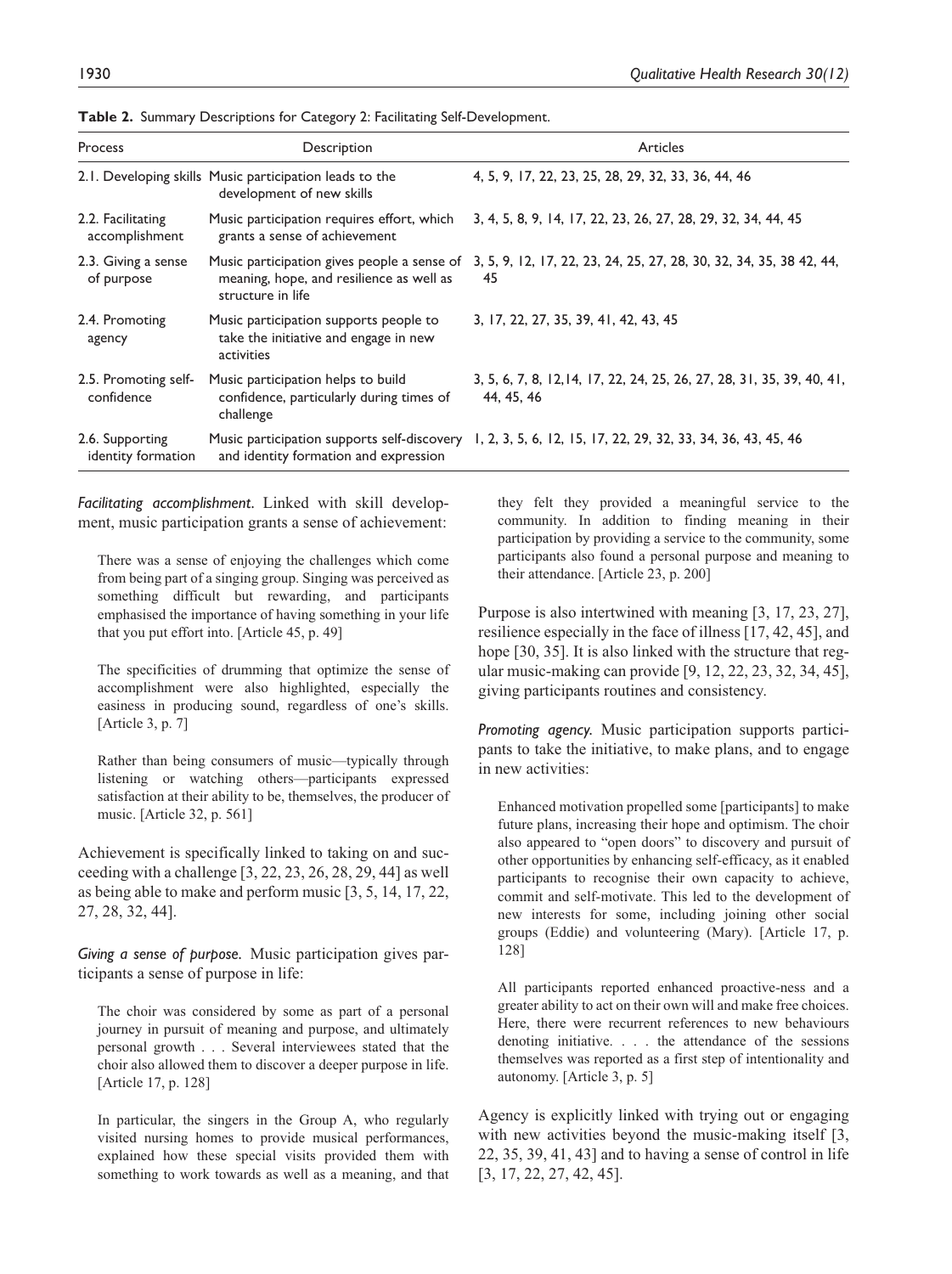| Process                    | Description                                                                                                               | <b>Articles</b>                                                    |
|----------------------------|---------------------------------------------------------------------------------------------------------------------------|--------------------------------------------------------------------|
| 3.1. Creating a safe space | Music participation provides a space<br>of safety, both during and outside of<br>structured engagement                    | 3, 4, 5, 8, 11, 12, 17, 21, 22, 28, 29, 33, 34, 35, 39, 40, 45, 46 |
| 3.2. Creating me time      | Music participation provides protected<br>time for people, especially important<br>for those with caring responsibilities | 7, 13, 26, 34, 43, 45                                              |
| 3.3. Providing distraction | Music participation can distract from<br>challenges or worries                                                            | 1, 2, 4, 5, 7, 8, 9, 17, 19, 25, 26, 27, 29, 32, 38, 41, 45        |
| 3.4. Providing absorption  | Music participation can be absorbing,<br>allowing people to lose themselves                                               | 3, 4, 13, 18, 22, 25, 27, 28, 29, 32, 33, 34, 46                   |

**Table 3.** Summary Descriptions for Category 3: Providing Respite.

*Promoting self-confidence.* Music participation helps to build confidence:

It seemed the choir gave confidence to participants in a number of ways, including defying negative associations of singing from childhood, giving general confidence and empowering participants at a time where confidence had been lost due to being affected by cancer. [Article 46, p. 4]

By regaining confidence in themselves, many testified how succeeding in the activity gave them hope and allowed them to gain optimism about their own future. They shared how they didn't have the confidence to face and to adapt to everyday challenges in life before the beginning of the activity. [Article 22, p. 182]

For some of the participants, increased self-confidence is related to overcoming anxieties or previous negative associations with music [7, 22, 26, 46], the collective achievement of being part of a group [6, 41], and feeling accepted socially [3, 5, 40].

*Supporting identity formation.* Music participation supports participants to (re)connect with their sense of self:

All participants reflected on the choir's role in developing the "self" and promoting internal changes. Interviewees presented this as a journey of self-discovery, beginning with the development of self-awareness and knowledge through members' recognition of their abilities and limitations. This was followed by learning to accept one's self which was facilitated by peer validation. [Article 17, p. 129]

Finding a voice was a subtheme that contributed to both the personal impact and social impact of the choir. People experiencing chronic mental health problems and disabilities often do not receive much attention by society but the choir was an opportunity to make themselves heard. [Article 12, p. 414]

This identity work operates on many levels, including supporting participants to reconnect or rediscover their identity [3, 5, 6, 17, 22, 32, 33, 34, 45, 46]. It also gives participants the opportunity to step outside of an ascribed identity or role [1, 15, 17, 29, 33, 36, 43], to be self-aware [3, 12, 17, 43], and to feel that their voice is being heard [5, 12].

### *Providing Respite*

Synthesis revealed that music participation creates a space of safety and me time, providing opportunities for distraction and absorption. This category comprises four processes as summarized in Table 3.

*Creating a safe space.* Music participation provides a space of safety, both during and outside of structured engagement:

This notion of safety also presents in the current study and Donna gives a moving account of her experience of caesarean section where trees blowing in the wind outside the operating room window triggered a visual image associated with one of the study lullabies. This image had the effect of reproducing feelings of relaxation and safety linked with singing the lullabies and Donna recalls feeling safe and confident that all would be well. [Article 8, p. 326]

The group emerged . . . as facilitating acceptance, with judgements put aside in favour of an inclusive, integrated environment. [Article 33, p. 10]

Safety relates to feelings of security and comfort [4, 5, 8, 11, 28, 29, 33, 34, 39, 45, 46], safe ways to connect with others [3, 4, 5, 12, 17, 35, 45, 46], as well as experiences of a nonjudgmental and accepting environment [3, 21, 22, 28, 33, 35, 40].

*Creating me time.* Music participation is time for oneself:

The singing sessions also emerged as a form of "me time," where the mothers could do an activity for themselves. [Article 34, p. 6]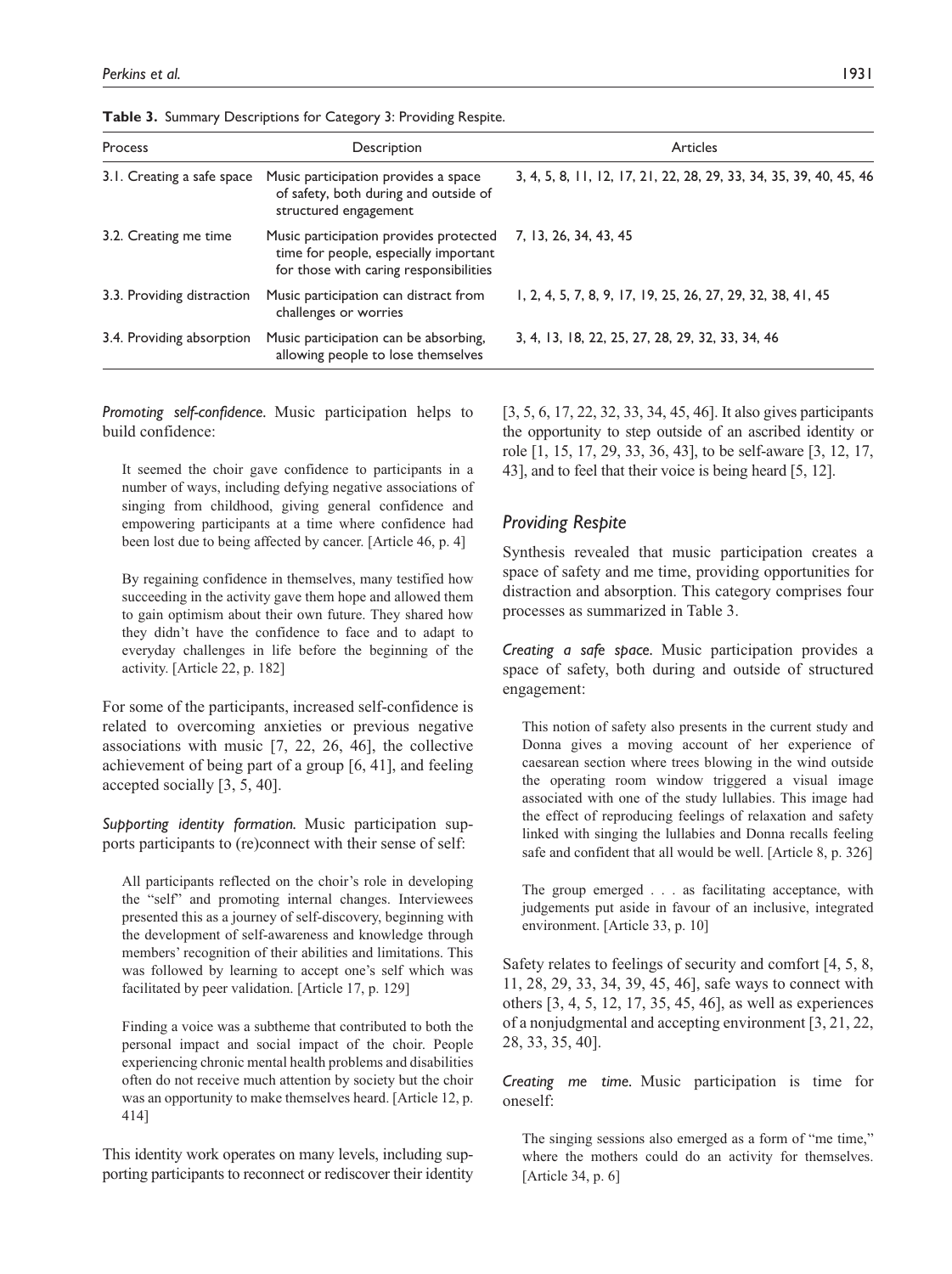| Process                                               | Description                                                                                                                            | <b>Articles</b>                                                                                                             |
|-------------------------------------------------------|----------------------------------------------------------------------------------------------------------------------------------------|-----------------------------------------------------------------------------------------------------------------------------|
| 4.1. Connecting through<br>music                      | Music participation creates connections between<br>people through the music itself                                                     | 3, 4, 6, 7, 13, 21, 28, 29, 33, 34, 39, 40, 41, 43                                                                          |
| 4.2. Connecting to heritage<br>and past               | Music participation creates a sense of connection<br>to heritage, and allows people to reminisce and<br>feel connected to past events  | 7, 11, 19, 24, 25, 30, 34, 37, 42, 43                                                                                       |
| 4.3. Creating opportunities<br>to give and contribute | Music participation creates opportunities for<br>people to contribute to society                                                       | 3, 4, 5, 12, 13, 17, 20, 23, 25, 28, 31, 44, 45                                                                             |
| 4.4. Creating togetherness<br>and belonging           | Music participation provides a sense of fellowship,<br>bringing together people with shared experiences<br>as well as differences      | 3, 5, 6, 7, 9, 12, 13, 14, 16, 17, 19, 20, 21, 22,<br>23, 24, 25, 26, 28, 29, 30, 31, 33, 34, 35, 39,<br>40, 42, 43, 45, 46 |
| 4.5. Providing social support                         | Music participation provides social support and<br>opportunities to support others                                                     | 9, 14, 18, 22, 26, 30, 33, 34, 35, 41, 45, 46                                                                               |
| 4.6. Providing wider social<br>benefits               | Music participation supports social benefits beyond 3, 4, 7, 12, 21, 22, 28, 29, 32, 33, 39, 40,<br>the immediate music-making context | 43.46                                                                                                                       |

**Table 4.** Summary Descriptions and Indicative Evidence for Category 4: Facilitating Connections.

One caregiver experienced frustration in the role of caring, a sense of freeing from this frustration was found in the act of singing. [Article 43, p. 475]

In addition to finding "me time," music participation facilitates a sense of freedom from caring responsibilities [7, 34, 43] as well as providing a way to remain anonymous [45].

*Providing distraction.* Music participation provides a distraction from day-to-day concerns as well as from adverse life circumstances:

The song lyrics Christine listened to or sang created an imaginary world in which she was no longer a middle-aged woman with breast cancer, but a cheerful young girl who had no problems and lived in total happiness. [Article 1, p. 236]

Singing was seen as a way of switching off and having a break from life's troubles. [Article 45, p. 50]

Whereas music was most often used as a means to distract from worry, problems, or physical symptoms [1, 4, 5, 7, 8, 9, 19, 25, 26, 27, 29, 32, 38, 41, 45], it was also used the opposite way, to facilitate a connection to, and acceptance of, pain [17].

*Providing absorption.* Music participation can be absorbing, allowing participants to lose themselves:

For the mothers, singing appeared to offer an immersive experience that provided some relief from the practical and emotional concerns of early motherhood. [Article 34, p. 9]

There were accounts of moments of extreme involvement, denoting a sense of energized focus, suggesting experiences of flow. Participants highlighted the sessions as strongly immersive, frequently leading to a sense of getting taken away. [Article 3, p. 7]

The absorption is linked with grounding or spiritual experiences [25, 27, 33] as well as with being in the moment or in a flow state [3, 4, 13, 18, 22, 28, 29, 32, 34, 46].

#### *Facilitating Connections*

Synthesis revealed that music participation facilitates connections with other people, with heritage, and with the past, providing opportunities to contribute to society, to feel togetherness and belonging, and to experience social support and enhanced social functioning. This category comprises six processes as summarized in Table 4.

*Connecting through music.* Music participation creates connections between people through the act of making music:

It would appear that the vibrations and sounds of drumming are able to elicit a means of communication that is important to these participants because it relies on a different communication mechanism than verbal language. [Article 33, p. 7]

The participants attributed part of this connection to the nature of singing as an activity. Singing allowed co-construction of something beautiful with other people. Singing therefore facilitated a connection with others that the participants could then build on. [Article 28, p. 4]

Participatory music engagement is reported to support connection through the intensity of the shared experience of music-making and the arising group identity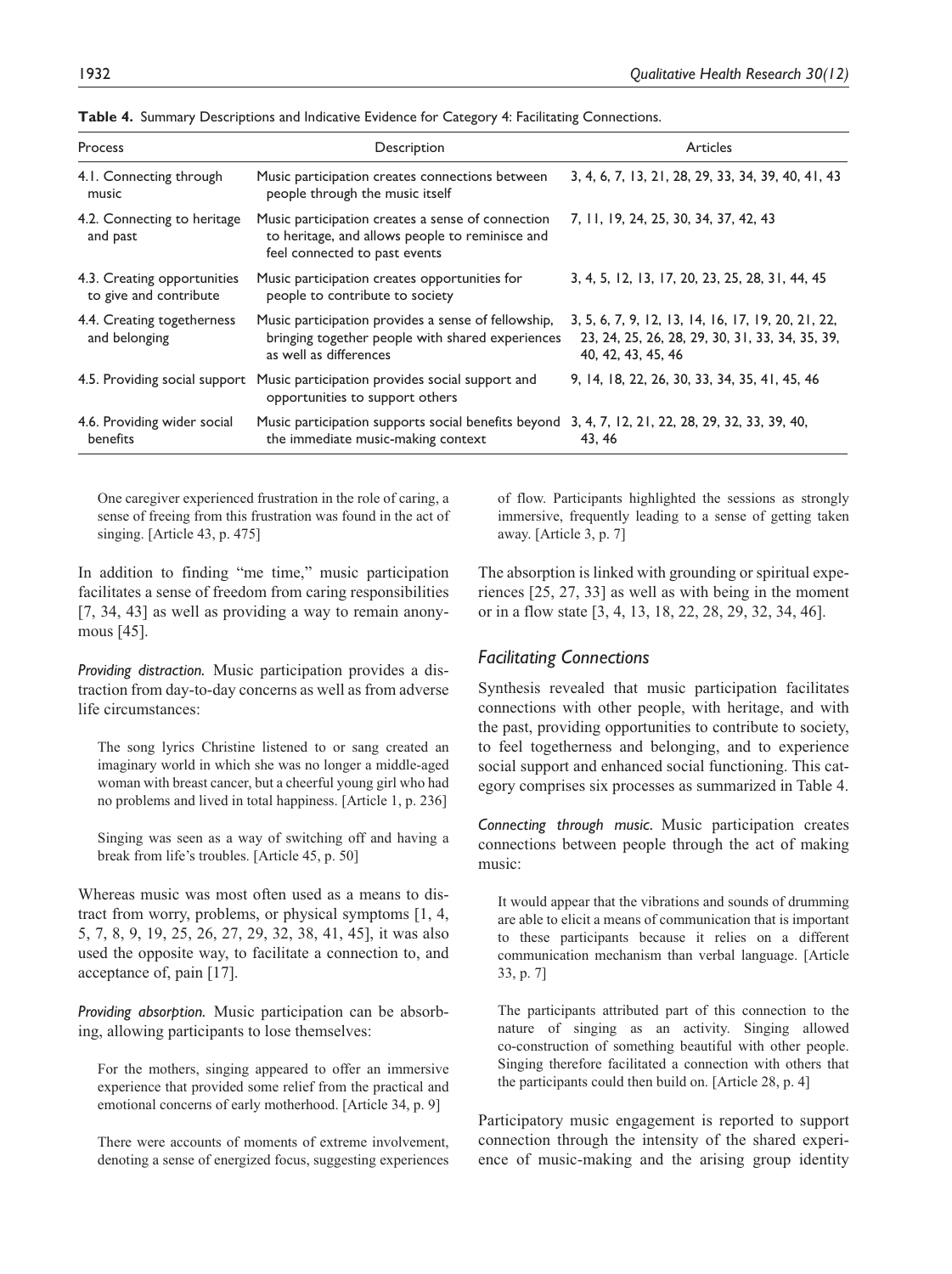[3, 6, 7, 13, 21, 28, 29, 33, 34, 41, 43] as well as through supporting bonds and connections with others [3, 4, 6, 7, 13, 39, 40].

*Connecting to heritage and past.* Music participation provides a means for people to feel connected with their heritage and/or their past:

Being part of a choir and singing with others who share cultural and linguistic heritage is a positive and beneficial experience that offers older people opportunities for social bonding and belonging. [Article 42, p. 53]

Some participants reported a "carrying over" of singing ability from premorbid days that helped to tap into memories of previous times and identity. [Article 43, p. 475]

Connecting with heritage through music is seen by participants as supporting an enhanced sense of connection with others through shared cultural or historical contexts [19, 24, 34, 37, 42], while connecting with the past is viewed as a form of nostalgia and (re)connection with previous identities or memories [7, 11, 25, 30, 43].

*Creating opportunities to give and contribute.* Music participation provides a way to give something back or contribute to, and be part of, society:

Participating in concerts, especially when proceeds are used to assist other marginalized persons, allows some individuals to experience the sense that they are making a contribution. [Article 5, p. 282]

A sense of connection with the audience was another common theme. When asked about their favourite moment in the choir so far, a large number of people responded that is was during the performances and the warm reception from the audience. [Article 12, p. 415]

This process includes both the use of music as a means to support others and contribute [3, 5, 13, 17, 23, 25, 28, 31, 44, 45] as well as the use of music to feel connected with wider society [4, 5, 12, 20, 25, 45].

*Creating togetherness and belonging.* Music participation provides a sense of fellowship, bringing together people with shared experiences as well as differences:

Having a common cancer experience also provided participants with a connection. The choir gave them a sense of belonging and, for those who wished, an opportunity to share their experiences. This was deemed important because participants felt that people with no experience of cancer could not fully understand what they had been through. [Article 14, p. 7]

They [participants] also had to collaborate in a group despite differences. The participants mentioned that they all had different personalities and were proud to say that they cooperated through the difficulties they faced in the activity. [Article 22, p. 183]

This code was large, with belonging revolving around collective and shared experiences [6, 7, 14, 17, 24, 25, 28, 33, 43, 46], social bridging, or connecting with others despite differences [3, 5, 16, 21, 22, 26, 35, 40, 43, 45], belonging and togetherness [3, 5, 6, 9, 12, 13, 17, 19, 21, 23, 24, 26, 28, 29, 30, 33, 34, 35, 39, 40, 42, 43, 45, 46], and spirituality [12, 20, 31, 45].

*Providing social support.* Music participation provides social support and opportunities to support and care for others, as well as to be cared for:

One participant expressed how important the choir is to his recovery due to the support he feels from other choir members without feeling the stigma of mental illness. [Article 35, p. 34]

Whilst some participants stated that they had joined the choir specifically for support, others wished to provide support to other choir members. [Article 14, p. 7]

In some articles, social support is explicitly linked with reducing feelings of loneliness and/or isolation [9, 35, 41].

*Providing wider social benefits.* Music participation supports social networks and interactions both in and beyond the immediate music-making context:

Learning music appears to have facilitated meaningful and musical contact with someone beyond the music group. While group-learning settings may offer tangible opportunities to meet and socialize with new people, music-learning also appears to have the potential for facilitating new social interactions beyond the immediate music-learning context. [Article 32, p. 560]

The group acted as a source of new social contact, with participants regularly meeting before and after the sessions in the café attached to the venue. [Article 33, p. 10]

These social benefits include social interaction in or around music sessions [32, 33] and outside of music sessions [3, 4, 7, 12, 22, 28, 29, 32, 40, 43, 46], as well as supporting the development of social skills [3, 12, 21, 39].

# **Discussion**

In this article, we have synthesized the evidence base from data provided by more than 2,000 participants to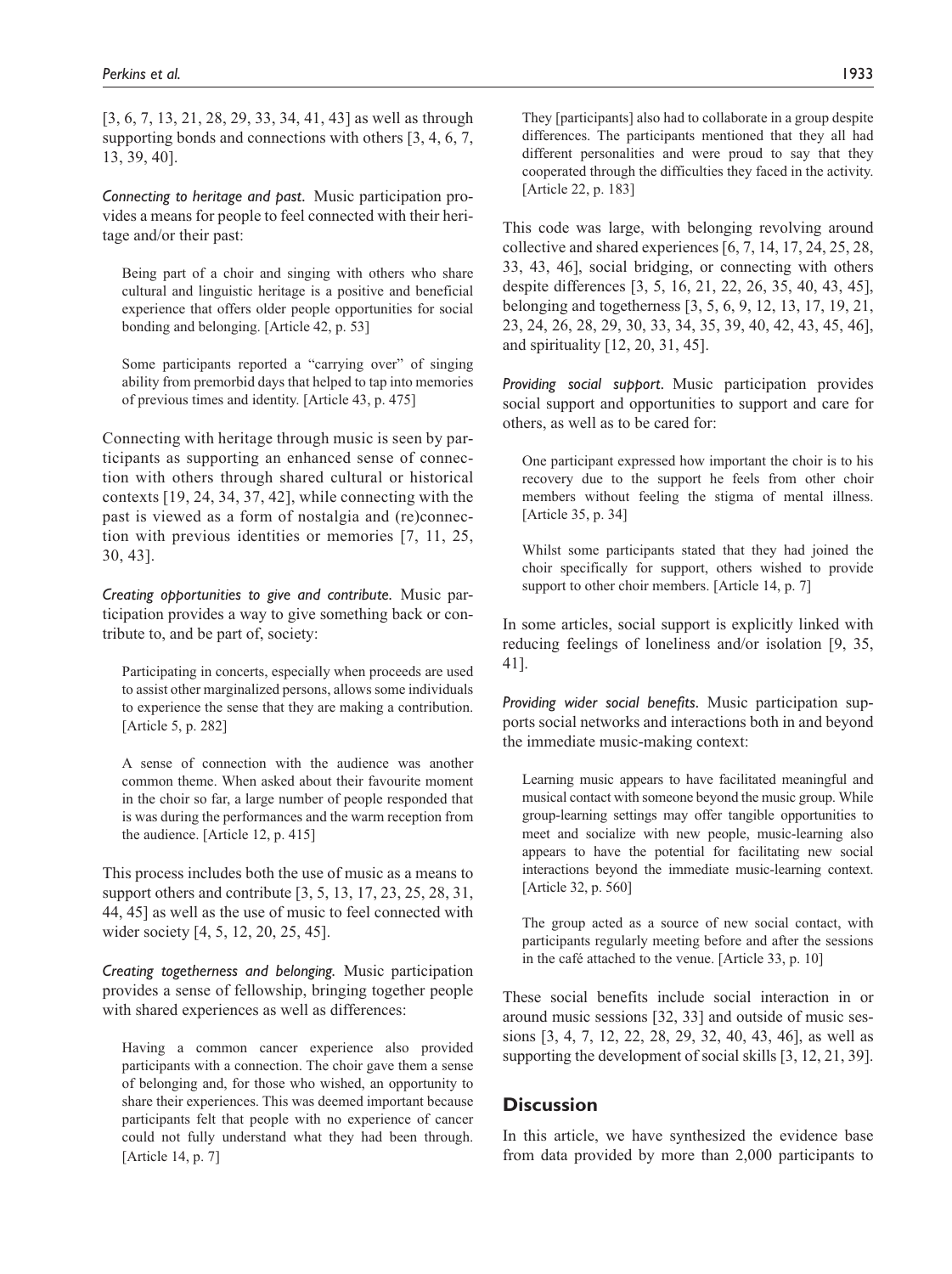

**Figure 1.** The pathways by which participatory music engagement supports mental well-being.

identify four pathways by which music participation supports mental well-being. In discussing these pathways, three points require further elucidation. First, each pathway is itself comprised of multiple codes, capturing specific processes by which music participation supports mental well-being. Within the overarching pathway of connections, for example, some of the connections are facilitated in the moment by the immediate participatory music engagement (e.g., connecting through music, connecting to past and heritage, and creating togetherness and belonging), whereas others are facilitated by wider social connections that permeate out from the engagement (e.g., contributing to society, building social support, and experiencing wider social benefits). It is clear that each pathway encompasses distinct and yet overlapping processes. Second, and linked to the first point, neither specific processes nor overarching pathways are mutually exclusive. Participants benefit from music by engaging in multiple processes within *and* between the overarching pathways of managing and expressing emotions, facilitating self-development, providing respite, and facilitating connections. Indeed, as many of the processes and pathways are interwoven, during analysis, many of the second-level interpretations fell under more than one process. As a result, the second-level interpretations were placed under multiple codes, when applicable, to reflect the dynamic relationship identified between the processes.

Third, the *specificity* and *multiplicity* of the processes appear to be determined by the *individual needs and circumstances* of participants. While the pathways themselves may appear relatively generic, the ways that individuals engage in them are highly idiosyncratic. We see evidence of this, for example, in the process of "connecting to and expressing deep-seated emotions." This ranged from pregnant women connecting through music with feelings of fear and love for their unborn child [8], to carers exploring through music the emotions involved in their caring responsibilities [3], to staff in a child and adolescent mental health unit expressing emotions through music connected with their work [29]. It seems that, while the meta-level pathways are consistent across the 46 articles included in this review, the needs of individuals—as shaped by their life circumstances and context—defines the ways in which they utilize the pathways to benefit their mental well-being. Indeed, such an interpretation is consistent with DeNora's (2000) premise that music's affordances are "constituted from within the circumstances of use" (p. 44), and that people actively appropriate music's affordances according to the contexts in which they are situated (see also Daykin et al., 2017).

Following from this, while music was found to address the individual needs that arose from individual contexts, it is important to note that the effects of music-making varied according to the users' cultural and social backgrounds. For example, two studies demonstrated that whereas middle-class choralists were aware of and restricted by musical elitism, choir members from marginalized backgrounds were not constrained by these notions [4, 5]. Therefore, despite participating in the same musical activity, music-making held different connotations for these two groups, which influenced how music-making addressed their needs. Furthermore, Process 4.2 of Table 4 highlights the importance of music being used to connect with people's specific heritage and past. As music is argued to be "inescapably culturally situated" (Cross, 2012, p. 27), it appears that so too are its effects, with the social and cultural context of the musicmaker impacting on the processes through which music supports their mental well-being.

Figure 1 illustrates how music participation meets individual needs as they arise from particular contexts (e.g., illness [1, 2, 3, 12, 16, 17, 22, 28, 30, 39, 40, 41, 43, 46], bereavement [11, 36, 45, 46], and homelessness [4, 5]) through the four pathways identified in this study. These pathways, as discussed above, are multifaceted and also permeable; individuals report different benefits of music depending on what they need at any particular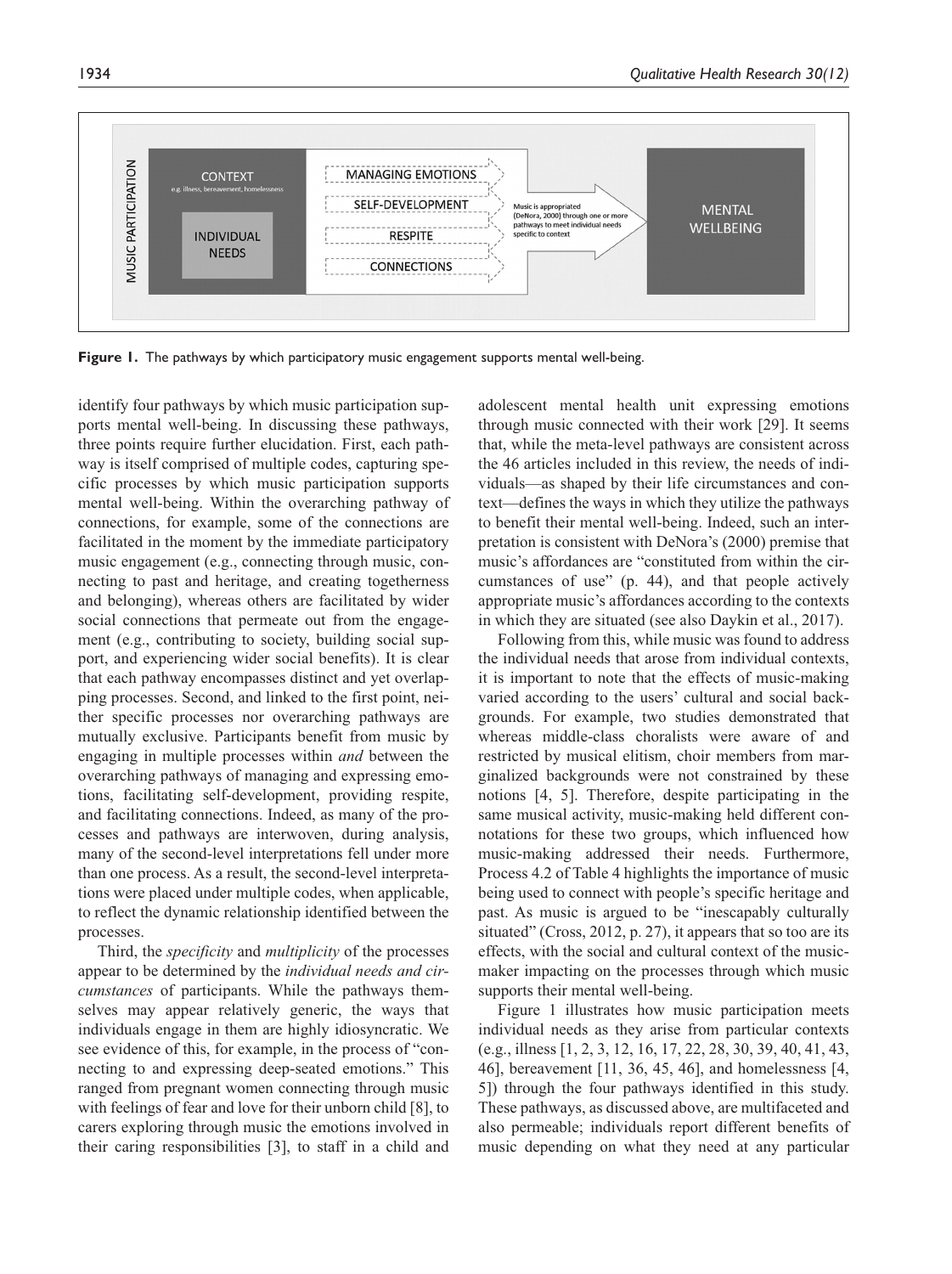time. As DeNora (2000) suggests, it is perhaps this "interpretive flexibility" (p. 43) that makes music an effective intervention for mental well-being.

Scrutiny of Figure 1 reveals many overlaps with other theories of well-being and positive mental health. Indeed, music participation clearly meets the three components of well-being set out by Keyes (2002): *emotional well-being* (connecting to and expressing deep-seated emotions, coping with emotions, experiencing uplifting emotions, catharsis, relaxation, and perceiving positive benefits of music), *psychological well-being* (developing skills, experiencing accomplishment, purpose, agency, self-confidence, and building identity), and *social well-being* (connecting through music, connecting to heritage and past, opportunities to give and contribute, experiencing togetherness and belonging, building social support, and wider social benefits). The processes captured in the "respite" pathway, however, appear to fit less immediately within existing models of well-being, representing instead the need to step outside of day-to-day challenges or circumstances such as physical or mental illness. Music appears to meet the need to be transported somewhere else, to reclaim time for oneself in a safe environment, and to be distracted from daily concerns.

The work reported in this article is limited by challenges experienced during the review process. The first is perhaps a function of the available literature in the field, much of which tends to conflate *outcomes* with *processes*. This meant that data selection was at times challenging, as we had to take decisions about content that met our inclusion criteria: articles that referred to how participants reported that participatory music engagement supports their well-being, rather than the actual benefits themselves. In reality, many articles covered both, and we therefore took subjective decisions about which data to extract to meet our aims. Furthermore, the process of meta-ethnography is by definition interpretative, and thus the pathways outlined in this article are the result of an interpretative, subjective process of reanalyzing authors' original interpretations. Indeed, we recognize that it is possible that these original interpretations, and the selection of primary data on which they were made, may reflect selection bias, and that they will have been constructed within different methodological and epistemological framings that we have not been able to fully capture when combining the secondary data. Although we have cross-referred across our author team, readers should remain mindful that this process has been, by necessity, interpretative on many levels.

In addition, we limited articles to those written in English, partly to create parity in how we engaged with the texts but also in recognition that our sample of 46 articles is already at the top end of what is recommended for meta-ethnography (Brookfield et al., 2019). Our

conclusions are also limited by a dominance of group singing and choirs as the type of participatory music engagement reported in the existing literature (featuring in 34 articles out of 46), as well as a lack of information on the genre of music involved (only reported in 14 out of 46 articles).

The results are further limited by a focus on the positive effects of participation in music, mainly as a result of the inclusion criteria for article selection, but also reflecting a general lack of scrutiny of negative or unintended effects of music in much of the literature. However, we acknowledge that music-making is not always positive. Listening to or playing certain pieces of music associated with unpleasant events, for example, can heighten feelings of melancholy or exacerbate negative emotional states (Hays & Minichiello, 2005). In addition, whereas music-making has been seen to reduce levels of stress, performing music can also elicit negative emotions and heighten feelings of anxiety (Steptoe, 2001).

Furthermore, although this article has demonstrated how music-making may aid in building social capital, bridging differences between individuals and encouraging meaningful interactions, music-making can also heighten social inequalities. For example, Green (2012) argues that Western classical music is widely regarded as the most valuable genre for musical education, corresponding with middle- and upper-class tastes and ideology. Consequently, she suggested that whereas middle- and upper-class children were more likely to have the knowledge of classical music needed for a musical education, and the wealth to afford private tuition, working-class children lacked these resources and were therefore less likely to do well in music and more likely to stop pursuing music-making. Inequalities surrounding music-making can also apply to sex and ethnicity, with both female and ethnic minority composers, for example, being more likely to be excluded from the music curricula, which may reinforce notions that music-making is a White male pursuit and discourage others from participation later in life (Citron, 1993; Griffiths, 2020; McClary, 1991). Therefore, while this review focused predominantly at the individual rather than social level, it is important to note that access to music may be restricted and that music-making operates within a value-laden social context.

As our findings demonstrate that context and individual needs are important in determining the positive effects of music, it is likely that individual attributes also play a role. Indeed, it is widely accepted that personal traits have a significant impact on life experiences (Cole, 2009). However, as none of the articles that met the inclusion criteria explicitly considered the impact of intersectionality, this was an area that was not explored within this meta-ethnography. While Bailey and Davidson's study [5] considered the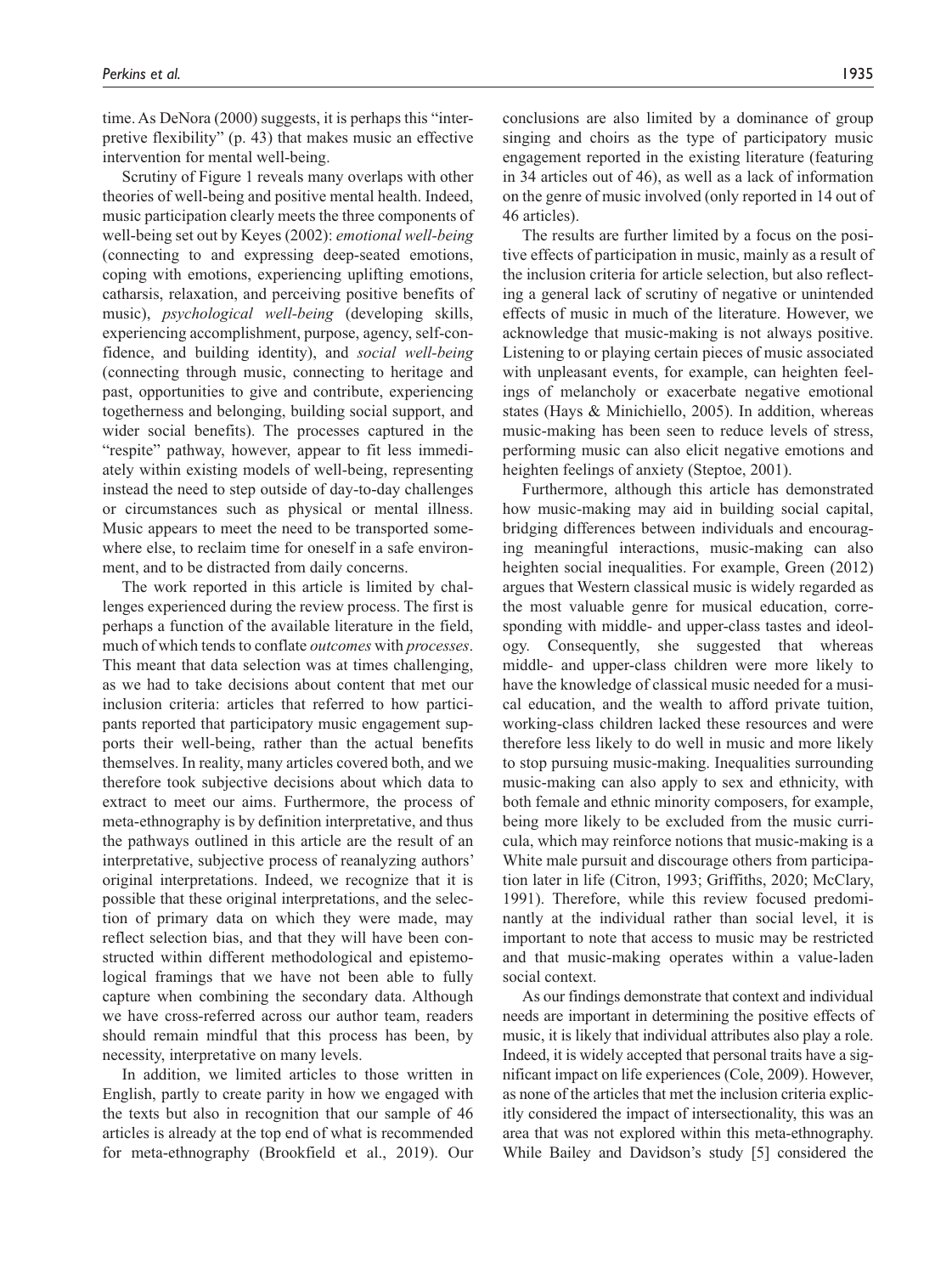differences between disadvantaged and middle-class music-makers, acknowledging that the benefits of music may vary according to an individual's context, as with the majority of the synthesized studies the specific attributes of the participants within the populations studied were not outlined. Furthermore, although a few studies included demographical information such as the ethnicities or sexual orientations of their wider sample, the characteristics of the individual participants were not listed [26, 45]. As a result, this review is unable to explore how specific subgroups may use music to support their mental well-being. Despite this, our interpretation successfully highlights the pathways through which music supports positive mental well-being for participants in general, aiming to build a whole out of parts (Brookfield et al., 2019) and utilizing the accounts of participants from a range of age groups, nationalities, and genders. Our proposed model (Figure 1) could be drawn upon as a framework for subsequent studies that investigate how music can support the mental wellbeing of specific groups of people.

Notwithstanding these limitations, this meta-ethnography is the first to scrutinize the question of how participatory music engagement supports positive mental well-being. Through the analysis of 46 articles representing more than 2,000 participants, it proposes that participatory music supports mental well-being through four pathways that meet individual needs: managing and expressing emotions, facilitating self-development, providing respite, and facilitating connections. Given that music will always be a complex intervention, synthesis work such as this is arguably an essential way forward in elevating the impact of necessarily idiosyncratic qualitative studies. Indeed, for academics, the pathways presented here focus attention for further research in the field, providing the basis for studies that test hypotheses growing from this work or that aim to further understand the nuances and interplay between the different pathways. For music and health practitioners, the pathways can guide the development and delivery of future interventions to make use of the existing evidence base to support mental well-being.

#### **Author's Note**

Adele Mason-Bertrand is also affiliated with Imperial College London, London, United Kingdom.

#### **Declaration of Conflicting Interests**

The authors declared no potential conflicts of interest with respect to the research, authorship, and/or publication of this article.

#### **Funding**

The authors disclosed receipt of the following financial support for the research, authorship, and/or publication of this article: The research reported in this article was supported by HEartS, a project funded by the United Kingdom's Arts and Humanities Research Council to investigate the health, economic, and social impact of the arts [AH/P005888/1]. RP, AMB, and AW are funded through HEartS [AH/P005888/1], and DF and LB were supported by the MARCH Mental Health Network funded by UK Research and Innovation [ES/S002588/1]. DF additionally received funding from the Economic and Social Research Council (ESRC) project WELLCOMM [ES/T006994/1].

# **ORCID iD**

Rosie Perkins **D** <https://orcid.org/0000-0002-8917-7974>

#### **Supplemental Material**

Supplemental material for this article is available online.

#### **References**

- Ahmadi, F. (2011). Song lyrics and the alteration of self-image. *Nordic Journal of Music Therapy*, *20*(3), 225–241. [https://](https://doi.org/10.1080/08098131.2010.522718) [doi.org/10.1080/08098131.2010.522718](https://doi.org/10.1080/08098131.2010.522718) [1]
- Ahmadi, F. (2013). Music as a method for coping with cancer: A qualitative study among cancer patients in Sweden. *Arts & Health*, *5*(2), 152–165. [https://doi.org/10.1080/1753301](https://doi.org/10.1080/17533015.2013.780087) [5.2013.780087](https://doi.org/10.1080/17533015.2013.780087) [2]
- Andersen, M. F., Nielsen, K. M., & Brinkmann, S. (2012). Meta-synthesis of qualitative research on return to work among employees with common mental disorders. *Scandinavian Journal of Work, Environment & Health*, *38*(2), 93–104. <https://doi.org/10.5271/sjweh.3257>
- Ascenso, S., Perkins, R., Atkins, L., Fancourt, D., & Williamon, A. (2018). Promoting well-being through group drumming with mental health service users and their carers. *International Journal of Qualitative Studies in Health and Well-Being*, *13*(1), Article 1484219. [https://doi.org/10.108](https://doi.org/10.1080/17482631.2018.1484219) [0/17482631.2018.1484219](https://doi.org/10.1080/17482631.2018.1484219) [3]
- Atkins, S., Lewin, S., Smith, H., Engel, M., Fretheim, A., & Volmink, J. (2008). Conducting a meta-ethnography of qualitative literature: Lessons learnt. *BMC Medical Research Methodology*, *8*(1), Article 21. [https://doi.](https://doi.org/10.1186/1471-2288-8-21) [org/10.1186/1471-2288-8-21](https://doi.org/10.1186/1471-2288-8-21)
- Bailey, B., & Davidson, J. (2002). Adaptive characteristics of group singing: Perception from members of a choir for homeless men. *Musicae Scientiae*, *6*(2), 221–256. [https://](https://doi.org/10.1177/102986490200600206) [doi.org/10.1177/102986490200600206](https://doi.org/10.1177/102986490200600206) [4]
- Bailey, B., & Davidson, J. (2005). Effects of group singing and performance for marginalised and middle-class singers. *Psychology of Music*, *33*(3), 269–303. [https://doi.](https://doi.org/10.1177/0305735605053734) [org/10.1177/0305735605053734](https://doi.org/10.1177/0305735605053734) [5]
- Barbour, R. S. (2001). Checklists for improving rigour in qualitative research: A case of the tail wagging the dog. *British Medical Journal*, *322*(7294), 1115–1117. [https://doi.](https://doi.org/10.1136/bmj.322.7294.1115) [org/10.1136/bmj.322.7294.1115](https://doi.org/10.1136/bmj.322.7294.1115)
- Batt-Rawden, K., & Andersen, S. (2020). "Singing has empowered, enchanted and enthralled me"-choirs for wellbeing? *Health Promotion International*, *35*(1), 140–150. [https://](https://doi.org/10.1093/heapro/day122) [doi.org/10.1093/heapro/day122](https://doi.org/10.1093/heapro/day122) [6]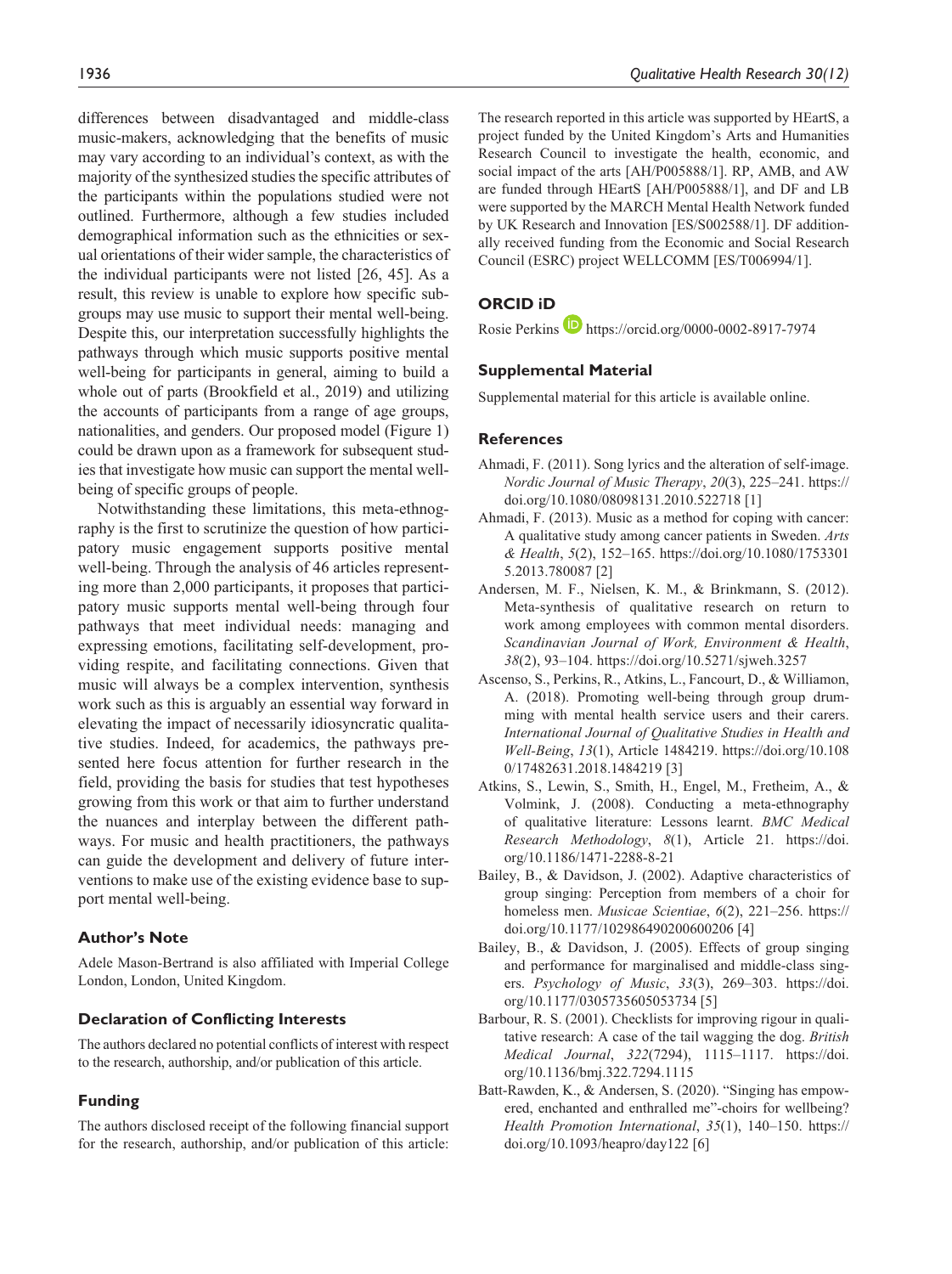- Bradt, J., Dileo, C., Magill, L., & Teague, A. (2016). Music interventions for improving psychological and physical outcomes in cancer patients. *Cochrane Database of Systematic Reviews*, *15*(8), Article CD006911. [https://doi.](https://doi.org/10.1002/14651858.CD006911.pub3) [org/10.1002/14651858.CD006911.pub3](https://doi.org/10.1002/14651858.CD006911.pub3)
- Brookfield, S., Fitzgerald, L., Selvey, L., & Maher, L. (2019). The blind men and the elephant: Meta-ethnography 30 years on. *Qualitative Health Research*, *29*(11), 1674–1681. <https://doi.org/10.1177/1049732319826061>
- Carolan, M., Barry, M., Gamble, M., Turner, K., & Mascarenas, O. (2012). Experiences of pregnant women attending a lullaby programme in Limerick, Ireland: A qualitative study. *Midwifery*, *28*(3), 321–328. [https://doi.org/10.1016/j.](https://doi.org/10.1016/j.midw.2011.04.009) [midw.2011.04.009](https://doi.org/10.1016/j.midw.2011.04.009) [8]
- Carolan, M., Barry, M., Gamble, M., Turner, K., & Mascarenas, O. (2012). The Limerick lullaby project: An intervention to relieve prenatal stress. *Midwifery*, *28*(2), 173–180. [https://](https://doi.org/10.1016/j.midw.2010.12.006) [doi.org/10.1016/j.midw.2010.12.006](https://doi.org/10.1016/j.midw.2010.12.006) [7]
- Citron, M. (1993). *Gender and the musical canon*. University of Illinois Press.
- Clift, S., & Hancox, G. (2010). The significance of choral singing for sustaining psychological wellbeing: Findings from a survey of choristers in England, Australia and Germany. *Music Performance Research*, *3*(1), 79–96. [9]
- Clift, S., & Morrison, I. (2011). Group singing fosters mental health and wellbeing: Findings from the East Kent "singing for health network project." *Mental Health and Social Inclusion*, *15*(2), 88–97. [https://doi.](https://doi.org/10.1108/20428301111140930) [org/10.1108/20428301111140930](https://doi.org/10.1108/20428301111140930) [10]
- Cole, E. (2009). Intersectionality and research in psychology. *American Psychological Association*, *64*(3), 170–180. <https://doi.org/10.1037/a0014564>
- Cross, I. (2012). Music and biocultural evolution. In M. Clayton., T. Herbert, & R. Middleton (Eds.), *The cultural study of music: A critical introduction* (pp. 17–27). Routledge.
- D'Ardenne, P., & Kiyendeye, M. (2015). An initial exploration of the therapeutic impact of music on genocide orphans in Rwanda. *British Journal of Guidance and Counselling*, *43*(5), 559–569. [https://doi.org/10.1080/03069885.2014.9](https://doi.org/10.1080/03069885.2014.954237) [54237](https://doi.org/10.1080/03069885.2014.954237) [11]
- Daykin, N., de Viggiani, N., Moriarty, Y., & Pilkington, P. (2017). Music-making for health and wellbeing in youth justice settings: Mediated affordances and the impact of context and social relations. *Sociology of Health and Illness*, *39*(6), 941–958. [https://doi.org/10.1111/1467-](https://doi.org/10.1111/1467-9566.12549) [9566.12549](https://doi.org/10.1111/1467-9566.12549)
- Daykin, N., Mansfield, L., Meads, C., Julier, G., Tomlinson, A., Payne, A., & Victor, C. (2018). What works for wellbeing? A systematic review of wellbeing outcomes for music and singing in adults. *Perspectives in Public Health*, *138*(1), 39–46.<https://doi.org/10.1177/1757913917740391>
- Deaton, A., & Cartwright, N. (2018). Understanding and misunderstanding randomized controlled trials. *Social Science & Medicine*, *210*, 2–21. [https://doi.org/10.1016/j.socs](https://doi.org/10.1016/j.socscimed.2017.12.005)[cimed.2017.12.005](https://doi.org/10.1016/j.socscimed.2017.12.005)
- Deci, E. L., & Ryan, R. M. (2008). Hedonia, eudaimonia, and well-being: An introduction. *Journal of Happiness Studies*, *9*(1), 1–11. <https://doi.org/10.1007/s10902-006-9018-1>
- DeNora, T. (2000). *Music in everyday life*. Cambridge University Press.
- DeNora, T., & Ansdell, G. (2014). What can't music do? *Psychology of Well-Being*, *4*(1), Article 23. [https://doi.](https://doi.org/10.1186/s13612-014-0023-6) [org/10.1186/s13612-014-0023-6](https://doi.org/10.1186/s13612-014-0023-6)
- Dingle, G., Brander, C., Ballantyne, J., & Baker, F. (2012). "To be heard": The social and mental health benefits of choir singing for disadvantaged adults. *Psychology of Music*, *41*(4), 405–421. [https://doi.](https://doi.org/10.1177/0305735611430081) [org/10.1177/0305735611430081](https://doi.org/10.1177/0305735611430081) [12]
- Disabato, D. J., Goodman, F. R., Kashdan, T. B., Short, J. L., & Jarden, A. (2016). Different types of well-being? A crosscultural examination of hedonic and eudaimonic wellbeing. *Psychological Assessment*, *28*(5), 471–482. [https://](https://doi.org/10.1037/pas0000209) [doi.org/10.1037/pas0000209](https://doi.org/10.1037/pas0000209)
- Edwards, J., & Kaimal, G. (2016). Using meta-synthesis to support application of qualitative methods findings in practice: A discussion of meta-ethnography, narrative synthesis, and critical interpretive synthesis. *The Arts in Psychotherapy*, *51*, 30–35. <https://doi.org/10.1016/j.aip.2016.07.003>
- Ellis, R. J., & Thayer, J. F. (2010). Music and autonomic nervous system (dys)function. *Music Perception*, *27*(4), 317– 326.<https://doi.org/10.1525/mp.2010.27.4.317>
- Elmir, R., Schmied, V., Wilkes, L., & Jackson, D. (2010). Women's perceptions and experiences of a traumatic birth: A meta-ethnography. *Journal of Advanced Nursing*, *66*(10), 2142–2153. <https://doi.org/10.1111/j.1365-2648.2010.05391.x>
- Fancourt, D., & Finn, S. (2019). *Health Evidence Network synthesis report 67. What is the evidence on the role of the arts in improving health and well-being? A scoping review*. World Health Organization.
- Fancourt, D., Ockelford, A., & Belai, A. (2014). The psychoneuroimmunological effects of music: A systematic review and a new model. *Brain, Behavior, and Immunity*, *36*, 15– 26.<https://doi.org/10.1016/j.bbi.2013.10.014>
- Fingleton, L., O'Connor, J., & Stynes, G. (2018). Going backstage: A psychoanalytically informed study with amateur musicians in adult mental health services. *Psychoanalytic Psychotherapy*, *32*(1), 4–18. [https://doi.org/10.1080/02668](https://doi.org/10.1080/02668734.2017.1382564) [734.2017.1382564](https://doi.org/10.1080/02668734.2017.1382564) [13]
- Finn, S., & Fancourt, D. (2018). The biological impact of listening to music in clinical and nonclinical settings: A systematic review. *Progress in Brain Research*, *237*, 173–200. <https://doi.org/10.1016/bs.pbr.2018.03.007>
- France, E. F., Uny, I., Ring, N., Turley, R. L., Maxwell, M., Duncan, E. A. S., Jepson, R. G., Roberts, R. J., & Noyes, J. (2019). A methodological systematic review of metaethnography conduct to articulate the complex analytical phases. *BMC Medical Research Methodology*, *19*(1), 1–18. <https://doi.org/10.1186/s12874-019-0670-7>
- France, E. F., Wells, M., Lang, H., & Williams, B. (2016). Why, when and how to update a meta-ethnography qualitative synthesis. *Systematic Reviews*, *5*, Article 44. [https://doi.](https://doi.org/10.1186/s13643-016-0218-4) [org/10.1186/s13643-016-0218-4](https://doi.org/10.1186/s13643-016-0218-4)
- Gale, N., Enright, S., Lewis, I., & Van Deursen, R. (2012). A pilot investigation of quality of life and lung function following choral singing in cancer survivors and their carers. *Ecancer*, *6*, Article 13. [https://doi.org/10.3332/](https://doi.org/10.3332/ecancer.2012.261) [ecancer.2012.261](https://doi.org/10.3332/ecancer.2012.261) [14]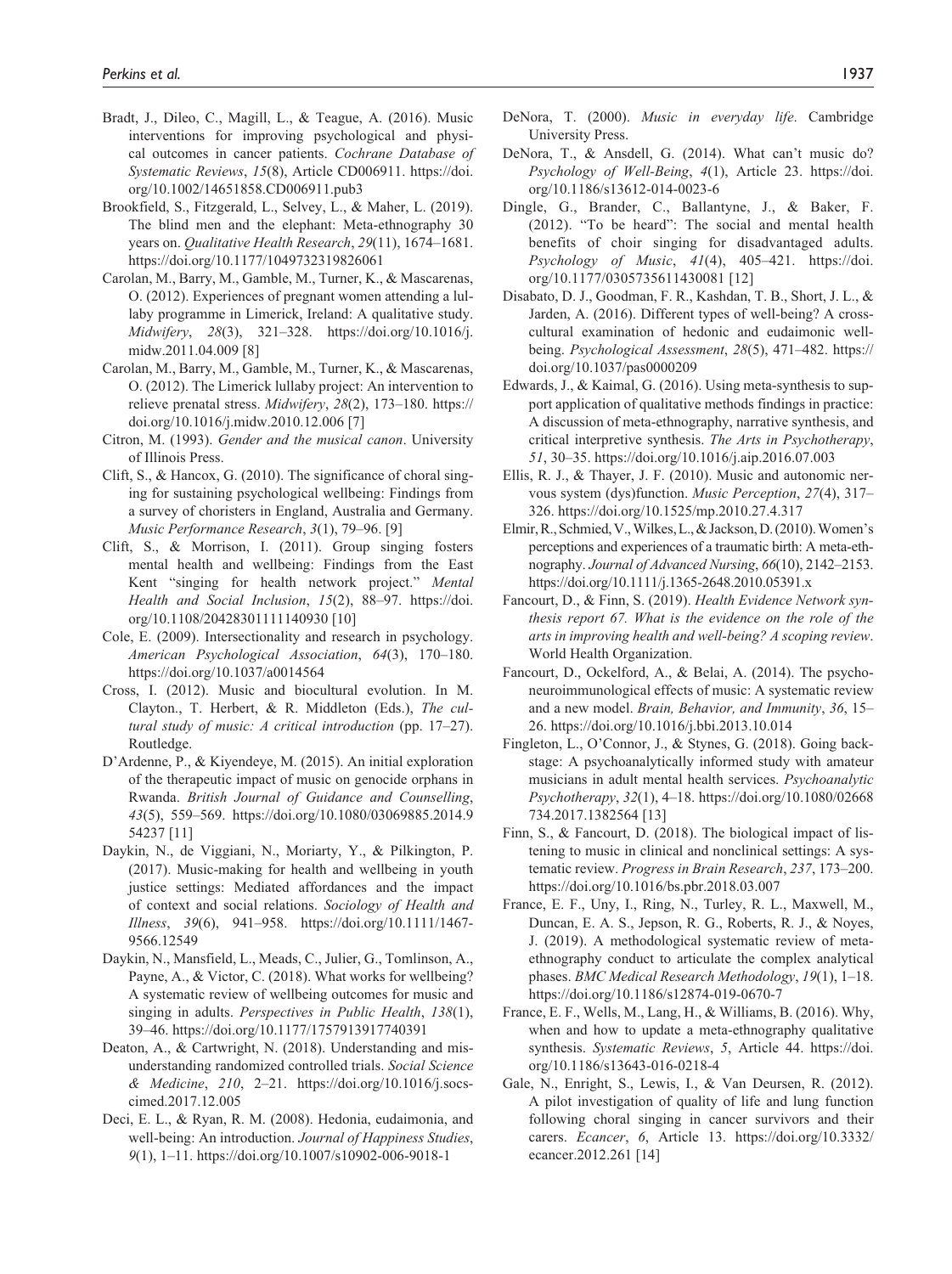- Goodrich, A. (2013). Health musicing in a community orchestra. *International Journal of Community Music*, *6*(1), 45– 63. [https://doi.org/10.1386/ijcm.6.1.45\\_1](https://doi.org/10.1386/ijcm.6.1.45_1) [15]
- Green, L. (2003). Music education, cultural capital and social group identity. In M. Clayton., T. Herbert, & R. Middleton (Eds.), *The cultural study of music: A critical introduction* (pp. 263–271). Routledge.
- Griffiths, A. (2020). Playing the white man's tune: Inclusion in elite classical music education. *British Journal of Music Education*, *37*(1), 55–70. [https://doi.org/10.1017/](https://doi.org/10.1017/S0265051719000391) [S0265051719000391](https://doi.org/10.1017/S0265051719000391)
- Hall, T., Mullen, A., Plummer, J., Berry, S., & Clancy, R. (2019). Sound practice: Exploring the benefits of establishing a music group on an acute mental health inpatient unit. *International Journal of Mental Health Nursing*, *28*(3), 697–705.<https://doi.org/10.1111/inm.12569>[16]
- Hannes, K., & Macaitis, K. (2012). A move to more systematic and transparent approaches in qualitative evidence synthesis: Update on a review of published papers. *Qualitative Research*, *12*(4), 402–442. <https://doi.org/10.1177/1468794111432992>
- Hays, T., & Minichiello, V. (2005). The contribution of music to quality of life in older people: An Australian qualitative study. *Ageing & Society*, *25*(2), 261–278. [https://doi.](https://doi.org/10.1017/S0144686X04002946) [org/10.1017/S0144686X04002946](https://doi.org/10.1017/S0144686X04002946)
- Hopper, M., Curtis, S., Hodge, S., & Simm, R. (2016). A qualitative study exploring the effects of attending a community pain service choir on wellbeing in people who experience chronic pain. *British Journal of Pain*, *10*(3), 124–134. <https://doi.org/10.1177/2049463716638368> [17]
- Joseph, D., & Southcott, J. (2018). Music participation for older people: Five choirs in Victoria Australia. *Research Studies in Music Education*, *40*(2), 176–190. [https://doi.](https://doi.org/10.1177/1321103X18773096) [org/10.1177/1321103X18773096](https://doi.org/10.1177/1321103X18773096) [19]
- Joseph, J., Page-Shipp, R., & Van Niekerk, C. (2018). Singing and spirituality in a South African male voice group. *International Journal of Community Music*, *11*(1), 21–38. [https://doi.org/10.1386/ijcm.11.1.21\\_1](https://doi.org/10.1386/ijcm.11.1.21_1) [20]
- Joseph, J., & Southcott, D. (2015). Singing in La Voce Della Luna Italian women's choir in Melbourne, Australia. *International Journal of Music Education*, *33*(1), 91–102. <https://doi.org/10.1177/0255761414546244> [18]
- Judd, M., & Pooley, J. (2013). The psychological benefits of participating in group singing for members of the general public. *Psychology of Music*, *42*(2), 269–283. [https://doi.](https://doi.org/10.1177/0305735612471237) [org/10.1177/0305735612471237](https://doi.org/10.1177/0305735612471237) [21]
- Juslin, P. N., & Västfjäll, D. (2008). Emotional responses to music: The need to consider underlying mechanisms. *Behavioral and Brain Sciences*, *31*(5), 559–575. [https://](https://doi.org/10.1017/S0140525X08005293) [doi.org/10.1017/S0140525X08005293](https://doi.org/10.1017/S0140525X08005293)
- Keyes, C. L. M. (1998). Social well-being. *Social Psychology Quarterly*, *61*, 121–140.<https://doi.org/10.2307/2787065>
- Keyes, C. L. M. (2002). The mental health continuum: From languishing to flourishing in life. *Journal of Health and Social Behavior*, *43*(2), 207–222. [https://doi.org/10.2307](https://doi.org/10.2307/3090197) [/3090197](https://doi.org/10.2307/3090197)
- Keyes, C. L. M. (2005). Mental illness and/or mental health? Investigating axioms of the complete state model of health. *Journal of Consulting and Clinical Psychology*, *73*(3), 539–548.<https://doi.org/10.1037/0022-006X.73.3.539>
- Koelsch, S. (2014). Brain correlates of music-evoked emotions. *Nature Reviews Neuroscience*, *15*(3), 170–180. [https://doi.](https://doi.org/10.1038/nrn3666) [org/10.1038/nrn3666](https://doi.org/10.1038/nrn3666)
- Lagace, M., Briand, C., Desrosiers, J., & Lariviere, N. (2016). A qualitative exploration of a community-based singing activity on the recovery process of people living with mental illness. *British Journal of Occupational Therapy*, *79*(3), 178–187. [https://doi.org/10.1177%2F03080226155](https://doi.org/10.1177%2F0308022615599171) [99171](https://doi.org/10.1177%2F0308022615599171) [22]
- Lee, J., Davidson, J., & Krause, A. (2016). Older people's motivations for participating in community singing in Australia. *International Journal of Community Music*, *9*(2), 191–206. [https://doi.org/10.1386/ijcm.9.2.191\\_1](https://doi.org/10.1386/ijcm.9.2.191_1) [23]
- Li, J., & Southcott, J. (2018). "Something to live for": Weekly singing classes at a Chinese university for retirees. *International Journal of Community Music*, *36*(2), 283– 296.<https://doi.org/10.1177/0255761417729548> [25]
- Li, S., & Southcott, J. (2012). A place for singing: Active music engagement by older Chinese Australians. *International Journal of Community Music*, *5*(1), 59–78. [https://doi.](https://doi.org/10.1386/ijcm.5.1.59_1) [org/10.1386/ijcm.5.1.59\\_1](https://doi.org/10.1386/ijcm.5.1.59_1) [24]
- Liebowitz, M., Tucker, M., Frontz, M., & Mulholland, S. (2015). Participatory choral music as a means of engagement in a veterans' mental health and addiction treatment setting. *Arts & Health*, *7*(2), 137–150. [https://doi.org/10.10](https://doi.org/10.1080/17533015.2014.999246) [80/17533015.2014.999246](https://doi.org/10.1080/17533015.2014.999246) [26]
- Livesey, L., Morrison, I., Clift, S., & Camic, P. (2012). Benefits of choral singing for social and mental wellbeing: Qualitative findings from a cross-national survey of choir members. *Journal of Public Mental Health*, *11*(1), 10–26. <https://doi.org/10.1108/17465721211207275> [27]
- MacDonald, R., Kreutz, G., & Mitchell, L. (2012). What is music, health, and wellbeing and why it is important? In R. MacDonald, G. Kreutz., & L. Mitchell (Eds.), *Music, health, & well-being* (pp. 3–11). Oxford University Press. [https://](https://doi.org/10.1093/acprof:oso/9780199586974.001.0001) [doi.org/10.1093/acprof:oso/9780199586974.001.0001](https://doi.org/10.1093/acprof:oso/9780199586974.001.0001)
- Malpass, A., Shaw, A., Sharp, D., Walter, F., Feder, G., Ridd, M., & Kessler, D. (2009). "Medication career" or "moral career"? The two sides of managing antidepressants: A meta-ethnography of patients' experience of antidepressants. *Social Science & Medicine*, *68*(1), 154–168. [https://](https://doi.org/10.1016/j.socscimed.2008.09.068) [doi.org/10.1016/j.socscimed.2008.09.068](https://doi.org/10.1016/j.socscimed.2008.09.068)
- McClary, S. (1991). *Feminine endings: Music, gender and sexuality*. University of Minnesota.
- McNaughton, A., Aldington, S., Williams, G., & Levack, W. (2016). Sing your lungs out: A qualitative study of a community singing group for people with chronic obstructive pulmonary disease (COPD). *British Medical Journal Open*, *7*(1), Article e012521. [https://doi.org/10.1136/bmjo](https://doi.org/10.1136/bmjopen-2016-012521)[pen-2016-012521](https://doi.org/10.1136/bmjopen-2016-012521) [28]
- Newman, G., Maggott, C., & Alexander, D. (2015). Group drumming as a burnout prevention initiative among staff members at a child and adolescent mental health care facility. *South African Journal of Psychology*, *45*(4), 439–451. <https://doi.org/10.1177/0081246315581346> [29]
- Noblit, G. W., & Hare, R. D. (1988). *Meta-ethnography: Synthesizing qualitative studies*. Sage.
- O'Callaghan, C. C., McDermott, F., Reid, P., Michael, N., Hudson, P., Zalcberg, J. R., & Edwards, J. (2016). Music's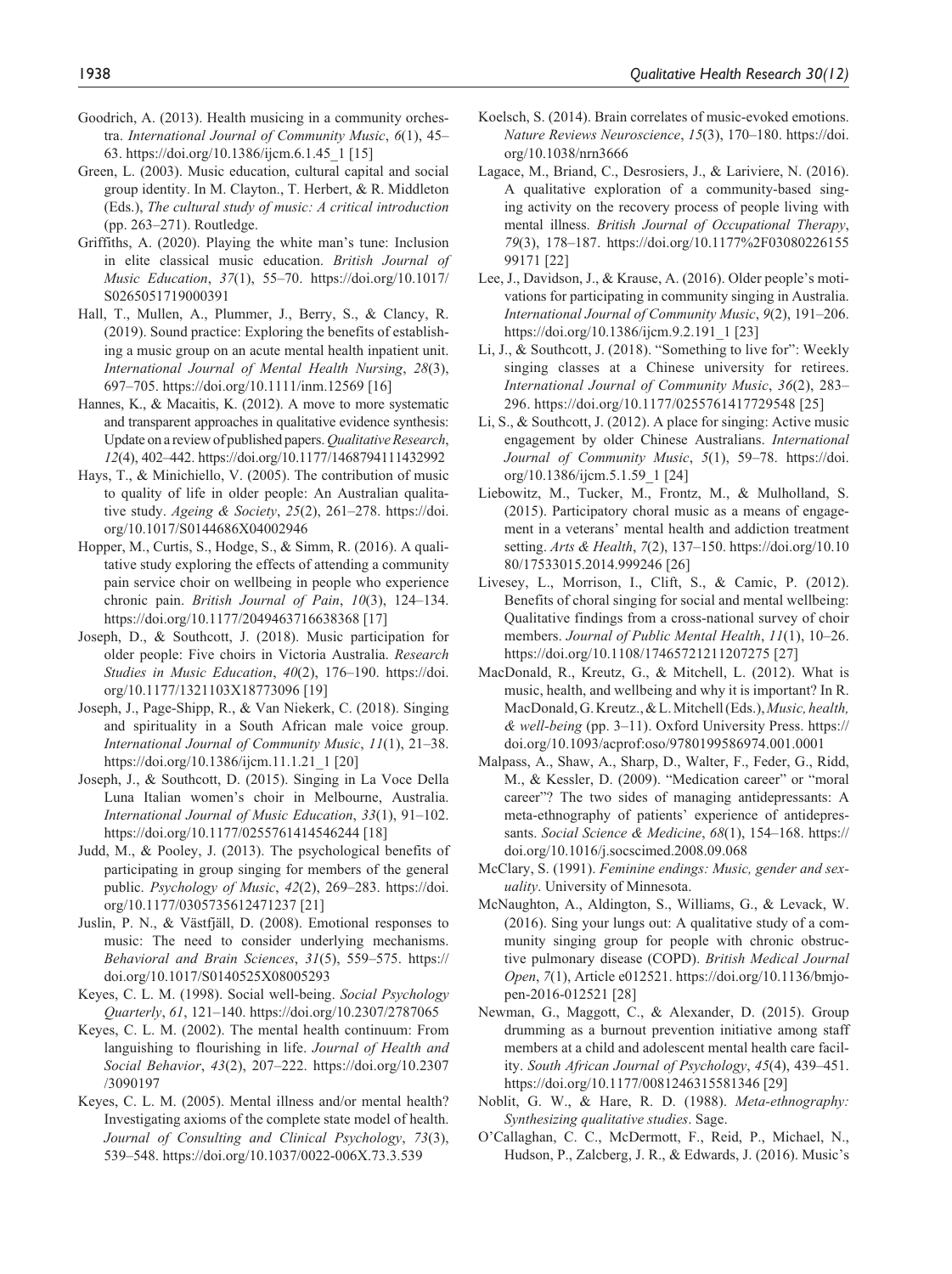relevance for people affected by cancer: A meta-ethnography and implications for music therapists. *Journal of Music Therapy*, *53*(4), 398–429. [https://doi.org/10.1093/](https://doi.org/10.1093/jmt/thw013) [jmt/thw013](https://doi.org/10.1093/jmt/thw013)

- Osman, S., Tischler, V., & Schneider, J. (2016). "Singing for the brain": A qualitative study exploring the health and well-being benefits of singing for people with dementia and their carers. *Dementia*, *15*(6), 1326–1339. [https://doi.](https://doi.org/10.1177/1471301214556291) [org/10.1177/1471301214556291](https://doi.org/10.1177/1471301214556291) [30]
- Parker, E. (2017). A phenomenology of one Southeastern African American church choir. *Bulletin of the Council for Research in Music Education*, *212*(4), 57–74. [https://doi.](https://doi.org/10.5406/bulcouresmusedu.212.0057) [org/10.5406/bulcouresmusedu.212.0057](https://doi.org/10.5406/bulcouresmusedu.212.0057) [31]
- Perkins, R., Ascenso, S., Atkins, L., Fancourt, D., & Williamon, A. (2016). Making music for mental health: How group drumming mediates recovery. *Psychology of Well-Being*, *6*, Article 11.<https://doi.org/10.1186/s13612-016-0048-0>[33]
- Perkins, R., & Williamon, A. (2014). Learning to make music in older adulthood: A mixed-methods exploration of impacts on wellbeing. *Psychology of Music*, *42*(4), 550–567. [https://](https://doi.org/10.1177%2F0305735613483668) [doi.org/10.1177%2F0305735613483668](https://doi.org/10.1177%2F0305735613483668) [32]
- Perkins, R., Yorke, S., & Fancourt, D. (2018). How group singing facilitates recovery from the symptoms of postnatal depression: A comparative qualitative study. *BMC Psychology*, *6*, Article 41. <https://doi.org/10.1186/s40359-018-0253-0>[34]
- Plumb, L., & Stickley, T. (2017). Singing to promote mental health and well-being. *Mental Health Practice*, *20*(8), 31– 36.<https://doi.org/10.7748/mhp.2017.e1182> [35]
- Reagon, C., Gale, N., Enright, S., Mann, M., & van Deursen, R. (2016). A mixed-method systematic review to investigate the effect of group singing on health related quality of life. *Complementary Therapies in Medicine*, *27*, 1–11. [https://](https://doi.org/10.1016/j.ctim.2016.03.017) [doi.org/10.1016/j.ctim.2016.03.017](https://doi.org/10.1016/j.ctim.2016.03.017) [36]
- Rohwer, D., & Rohwer, M. (2012). How participants envision community music in Welsh men's choirs. *Research & Issues in Music Education*, *10*(1), 1–15. [37]
- Rudd, E. (2013). Can music serve as a "cultural immunogen"? An explorative study. *International Journal of Qualitative Studies on Health and Well-Being*, *8*(1), Article 20597. <https://doi.org/10.3402/qhw.v8i0.20597>[38]
- Ryan, R. M., & Deci, E. L. (2001). On happiness and human potentials: A review of research on hedonic and eudaimonic well-being. *Annual Review of Psychology*, *52*(1), 141–166.<https://doi.org/10.1146/annurev.psych.52.1.141>
- Ryff, C. D. (2017). Eudaimonic well-being, inequality, and health: Recent findings and future directions. *International Review of Economics*, *64*(2), 159–178. [https://doi.](https://doi.org/10.1007/s12232-017-0277-4) [org/10.1007/s12232-017-0277-4](https://doi.org/10.1007/s12232-017-0277-4)
- Sapouna, L., & Pamer, E. (2014). The transformative potential of the arts in mental health recovery: An Irish research project. *Arts & Health*, *8*(1), 1–12. [https://doi.org/10.1080/175](https://doi.org/10.1080/17533015.2014.957329) [33015.2014.957329](https://doi.org/10.1080/17533015.2014.957329) [39]
- Seligman, M. E. P., & Csikszentmihalyi, M. (2014). Positive psychology: An introduction. In M. Csikszentmihalyi (Ed.), *Flow and the foundations of positive psychology* (pp. 279–298). Springer. [https://doi.org/10.1007/978-94-017-](https://doi.org/10.1007/978-94-017-9088-8_18) [9088-8\\_18](https://doi.org/10.1007/978-94-017-9088-8_18)
- Shakespeare, T., & Whieldon, A. (2017). Sing your heart out: Community singing as part of mental health recovery. *Medical Humanites*, *44*(3), 153–157. [https://doi.](https://doi.org/10.1136/medhum-2017-011195) [org/10.1136/medhum-2017-011195](https://doi.org/10.1136/medhum-2017-011195) [40]
- Skingley, A., Clift, S., Hurley, S., Price, S., & Stephens, L. (2018). Community singing groups for people with chronic obstructive pulmonary disease: Participant perspectives. *Perspectives in Public Health*, *138*(1), 66–75. [https://doi.](https://doi.org/10.1177/1757913917740930) [org/10.1177/1757913917740930](https://doi.org/10.1177/1757913917740930) [41]
- Soundy, A., Stubbs, B., & Roskell, C. (2014). The experience of Parkinson's disease: A systematic review and meta-ethnography. *The Scientific World Journal*, *2014*, Article 613592. <https://doi.org/10.1155/2014/613592>
- Southcott, J., & Nethsinghe, R. (2019). Resilient senior Russian-Australian voices: "We live to sing and sing to live." *Applied Research in Quality of Life*, *14*(1), 39–58. <https://doi.org/10.1007/s11482-017-9580-1>[42]
- Steptoe, A. (2001). Negative emotions in music making: The problem of performance anxiety. In P. Juslin & J. Sloboda (Eds.), *Series in affective science: Music and emotion: Theory and research* (pp. 291–307). Oxford University Press.
- Steptoe, A., Deaton, A., & Stone, A. A. (2015). Subjective wellbeing, health, and ageing. *The Lancet*, *385*(9968), 640–648. [https://doi.org/10.1016/S0140-6736\(13\)61489-0](https://doi.org/10.1016/S0140-6736(13)61489-0)
- Tarr, B., Launay, J., & Dunbar, R. I. M. (2014). Music and social bonding: "Self-other" merging and neurohormonal mechanisms. *Frontiers in Psychology*, *5*, Article 1096. <https://doi.org/10.3389/fpsyg.2014.01096>
- Toye, F., Seers, K., Allcock, N., Briggs, M., Carr, E., & Barker, K. (2014). Meta-ethnography 25 years on: Challenges and insights for synthesising a large number of qualitative studies. *BMC Medical Research Methodology*, *14*(1), Article 80.<https://doi.org/10.1186/1471-2288-14-80>
- Unadkat, S., Clin, D., Camic, P., & Vella-Burrows, T. (2015). Understanding the experience of group singing for couples where one partner has a diagnosis of dementia. *The Gerontologist*, *57*(3), 469–478. [https://doi.org/10.1093/](https://doi.org/10.1093/geront/gnv698) [geront/gnv698](https://doi.org/10.1093/geront/gnv698) [43]
- Varvarigou, M., Hallam, S., Creech, A., & McQueen, H. (2012). Benefits experienced by older people who participated in group music-making activities. *Journal of Applied Arts and Health*, *3*(2), 183–198. [https://doi.org/10.1386/](https://doi.org/10.1386/jaah.3.2.183_1) [jaah.3.2.183\\_1](https://doi.org/10.1386/jaah.3.2.183_1) [44]
- Von Lob, G., Camic, P., & Clift, S. (2010). The use of singing in a group as a response to adverse life events. *International Journal of Mental Health Promotion*, *12*(3), 45–53. [https://](https://doi.org/10.1080/14623730.2010.9721818) [doi.org/10.1080/14623730.2010.9721818](https://doi.org/10.1080/14623730.2010.9721818) [45]
- Warran, K., Fancourt, D., & Wiseman, T. (2019). How does the process of group singing impact on people affected by cancer? A grounded theory study. *BMJ Open*, *9*(1), e023261. <https://doi.org/10.1136/bmjopen-2018-023261>[46]
- Watkins, D. C., Walker, R. L., & Griffith, D. M. (2010). A meta-study of black male mental health and well-being. *Journal of Black Psychology*, *36*(3), 303–330. [https://doi.](https://doi.org/10.1177/0095798409353756) [org/10.1177/0095798409353756](https://doi.org/10.1177/0095798409353756)
- Yap, A. F., Kwan, Y. H., & Ang, S. B. (2017). A systematic review on the effects of active participation in rhythm-cen-